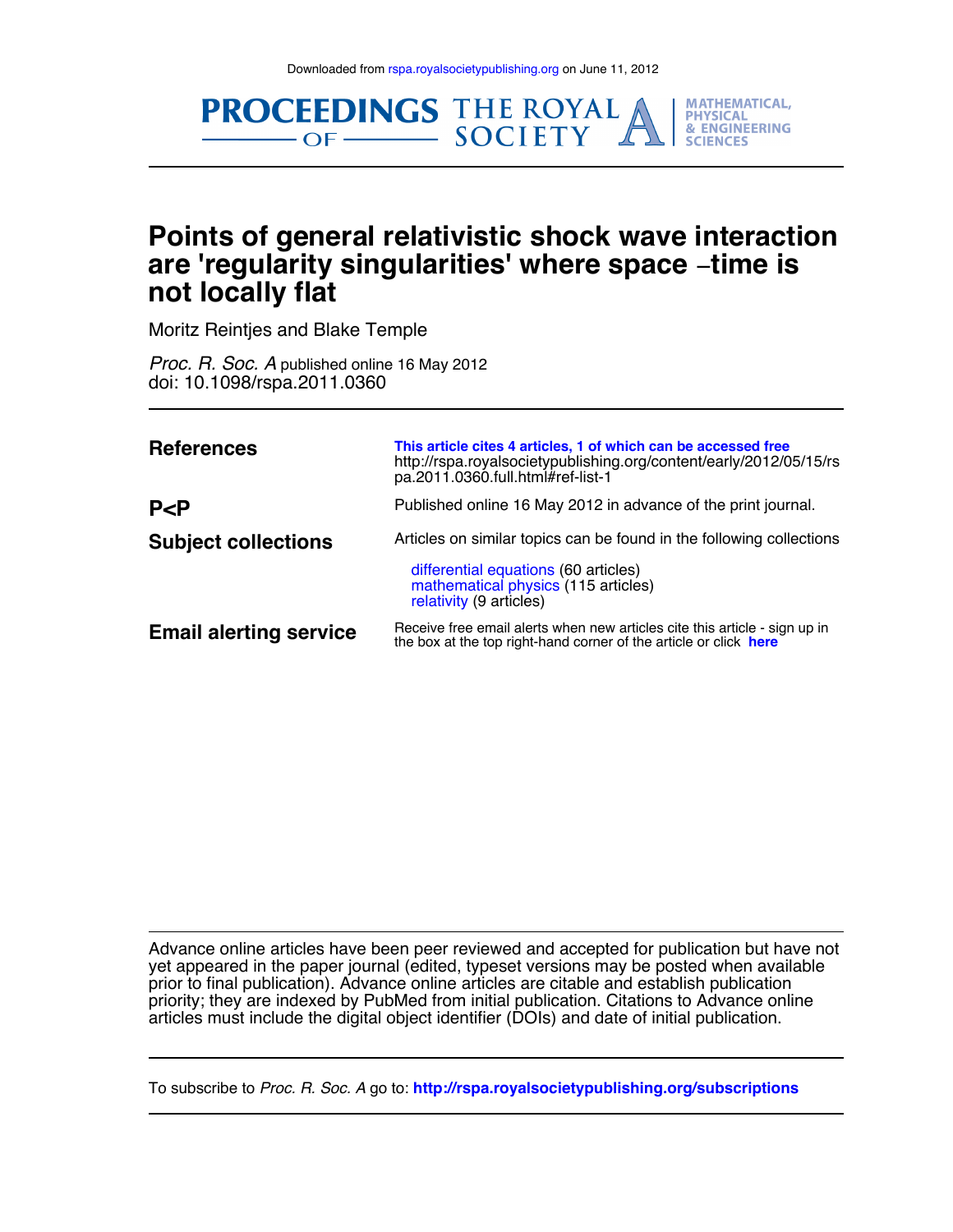



*Proc. R. Soc. A* doi:10.1098/rspa.2011.0360 *Published online*

# **Points of general relativistic shock wave interaction are 'regularity singularities' where space–time is not locally flat**

BY MORITZ REINTJES AND BLAKE TEMPLE\*

*Department of Mathematics, University of California, Davis, CA 95616, USA*

We show that the regularity of the gravitational metric tensor in spherically symmetric space–times cannot be lifted from  $C^{0,1}$  to  $C^{1,1}$  within the class of  $C^{1,1}$  coordinate transformations in a neighbourhood of a point of shock wave interaction in General Relativity, without forcing the determinant of the metric tensor to vanish at the point of interaction. This is in contrast to Israel's theorem, which states that such coordinate transformations always exist in a neighbourhood of a point on a smooth *single* shock surface. The results thus imply that points of shock wave interaction represent a new kind of *regularity singularity* for perfect fluids evolving in space–time, singularities that make perfectly good sense physically, that can form from the evolution of smooth initial data, but at which the space–time is not locally Minkowskian under any coordinate transformation. In particular, at regularity singularities, delta function sources in the second derivatives of the metric exist in all coordinate systems of the  $C^{1,1}$ -atlas, but due to cancellation, the full Riemann curvature tensor remains *supnorm bounded*.

**Keywords: shock wave interactions; general relativity; regularity singularity**

# **1. Introduction**

The guiding principle in Albert Einstein's pursuit of General Relativity (GR) was the principle that space–time should be *locally inertial* (we say also *locally Lorentzian*, *locally Minkowskian*). That is, an observer in freefall through a gravitational field should observe all of the physics of special relativity, except for the second-order acceleration effects due to space–time curvature (gravity). But assuming space–time is locally inertial is equivalent to assuming the gravitational metric tensor *g* is smooth enough to pursue the construction of Riemann normal coordinates at a point *p*, coordinates in which *g* is exactly the Minkowski metric at *p*, all first-order derivatives of *g* vanish at *p*, and such that all second-order derivatives of *g* bounded in a neighbourhood of *p*. However, the Einstein equations are a system of partial differential equations (PDEs) for the metric tensor *g* coupled to the sources, and the PDEs by themselves determine the smoothness of the gravitational metric tensor by the evolution they impose. Thus, the condition on space–time that it be locally inertial at every point cannot be assumed at the start, but must be determined by regularity theorems for the Einstein equations.

\*Author for correspondence (temple@math.ucdavis.edu).

*Received* 6 June 2011

**Accepted** 18 April 2012 The Royal Society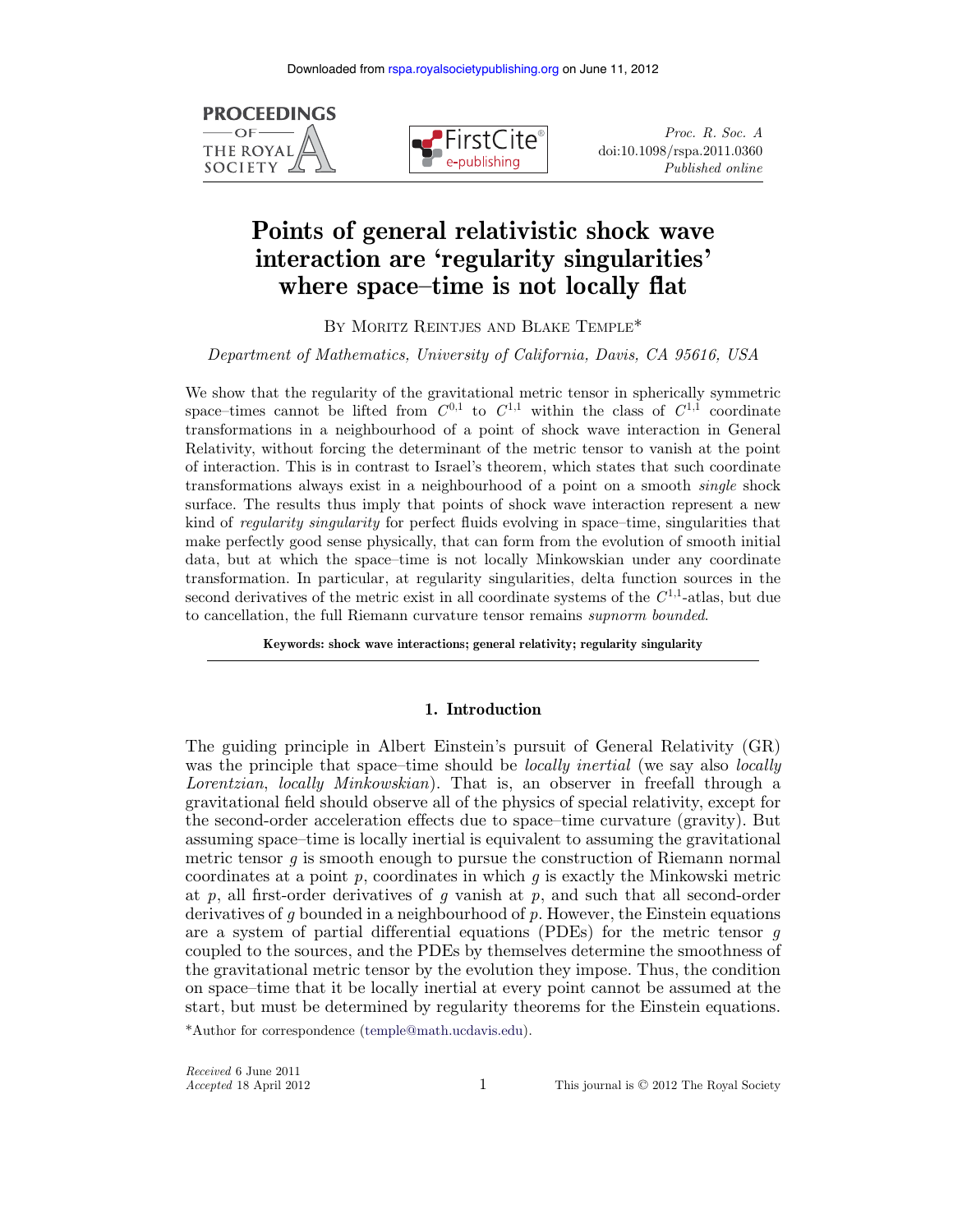The presence of shock waves makes this issue all the more interesting for the Einstein–Euler equations, the equations that describe the time evolution of a perfect fluid. In this case, the Einstein equations  $G = \kappa T$  imply the GR compressible Euler equations Div  $T=0$  through the Bianchi identities, and the compressible Euler equations create shock waves whenever the flow is sufficiently compressive. At a shock wave, the fluid density, pressure, velocity and hence *T* are discontinuous; so the Einstein equations imply that the curvature *G* must also become discontinuous at shocks. But discontinuous curvature by itself is not inconsistent with the assumption that space–time be locally inertial. For example, if the gravitational metric tensor were  $C^{1,1}$  (differentiable with Lipschitz continuous first derivatives, Smoller & Temple 1994), then second derivatives of the metric are at worst discontinuous, and the metric has enough smoothness for there to exist coordinate transformations which transform *g* to the Minkowski metric at  $p$ , with zero derivatives at  $p$ , and bounded second derivatives as well (Smoller & Temple 1994). Furthermore, Israel's theorem asserts that a space– time metric of regularity  $C^{0,1}$ , i.e. Lipschitz continuous, across a smooth *single* shock surface, is lifted to  $C^{1,1}$  by the  $C^{1,1}$  coordinate map to Gaussian normal coordinates, and this is smooth enough to ensure the existence of locally inertial coordinate frames at each point. In fact, when discontinuities in the fluid are present,  $C^{1,1}$  coordinate transformations constitute the atlas of transformations capable of lifting the regularity of the metric one order, while still preserving the weak formulation of the Einstein equations (Smoller & Temple 1994). It is common in GR to assume the gravitational metric tensor is at least  $C^{1,1}$ , and, for example, this assumption is taken at the start in singularity theorems of Hawking  $&$  Ellis (1973). Groah  $&$  Temple (2004) set out a framework to rigorously address these issues, by providing the first general existence theory for spherically symmetric shock wave solutions of the Einstein–Euler equations, allowing for arbitrary numbers of interacting shock waves of arbitrary strength. In coordinates where their analysis is feasible, standard Schwarzschild coordinates (SSCs; a general spherically symmetric metric can generically be transformed to an SSC, cf. Weinberg 1972), the gravitational metric is only  $C^{0,1}$  at shock waves, and it has remained an open problem as to whether general weak solutions constructed by Groah & Temple could be smoothed to  $\check{C}^{1,1}$  by coordinate transformation, like the single shock surfaces addressed by Israel.

In this paper, we resolve the open problem of Groah & Temple by proving that there do not exist  $C^{1,1}$  coordinate transformations that can lift the regularity of a gravitational metric tensor from  $C^{0,1}$  to  $C^{1,1}$  at a point of shock wave interaction in a spherically symmetric space–time, without forcing the determinant of the metric tensor to vanish at the point of interaction. Consequently, in contrast to Israel's theorem for single shock surfaces, shock wave solutions cannot in general be continued as  $C^{1,1}$  strong solutions of the Einstein equations beyond the first point of shock wave interaction. We emphasize that perfect fluid solutions are *supnorm-bounded* and *free of delta function sources* at points of shock wave interaction.

To state the main result precisely, let  $g_{\mu\nu}$  denote a spherically symmetric space–time metric in SSC—that is, the metric takes the form

$$
ds^{2} = g_{\mu\nu} dx^{\mu} dx^{\nu} = -A(t, r) dt^{2} + B(t, r) dr^{2} + r^{2} d\Omega^{2}.
$$
 (1.1)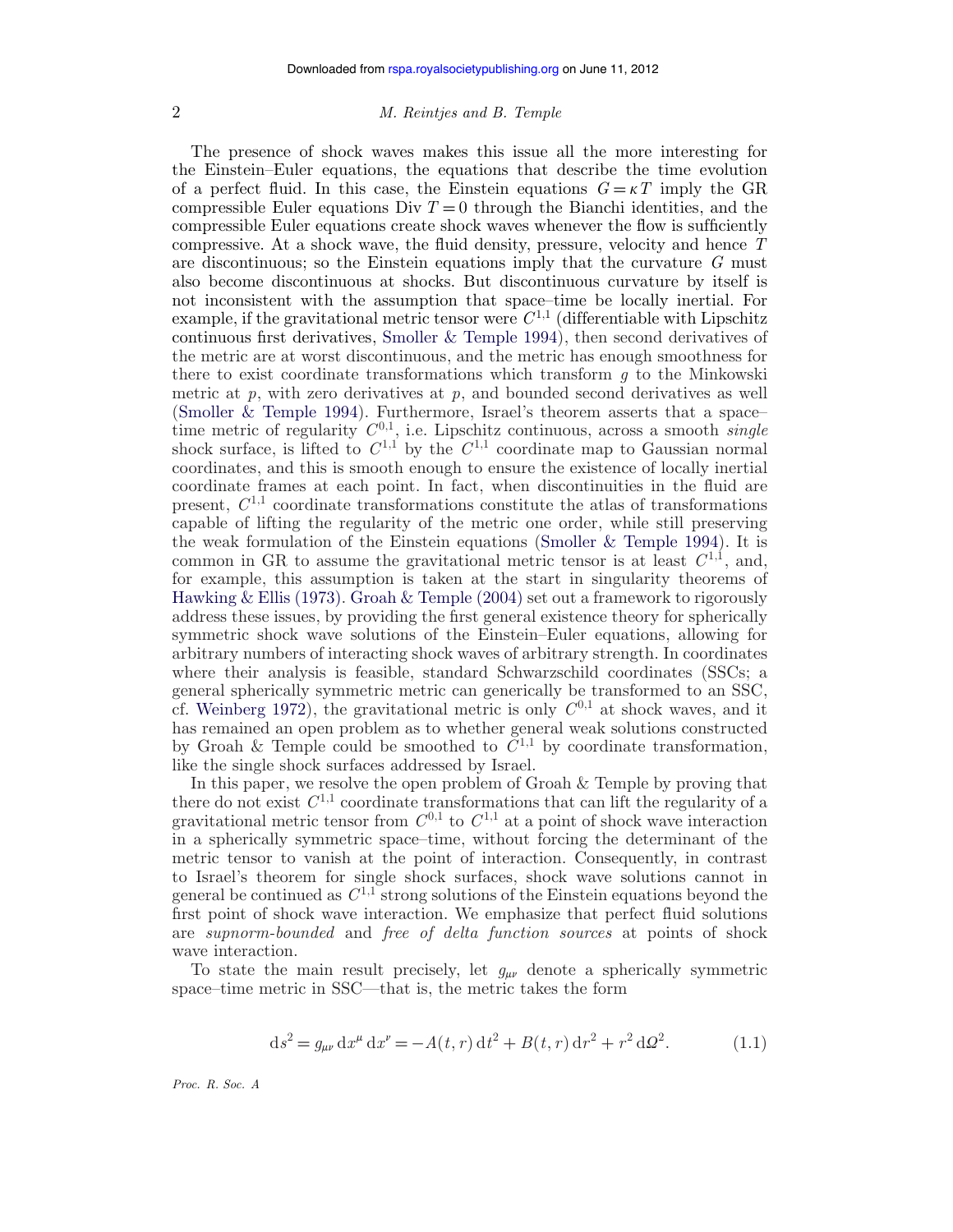Here either *t* or *r* can be taken to be timelike, and  $d\Omega^2 = d\vartheta^2 + \sin^2(\vartheta) d\varphi^2$  is the line element on the unit 2-sphere (cf. Groah  $\&$  Temple 2004). In §2, we make precise the definition of a point of regular shock wave interaction in SSC. Essentially, this is a point in (*t*, *r*)-space where two distinct shock waves enter or leave a point  $p$  at distinct speeds, such that the metric is Lipschitz continuous across the shocks and smooth away from the shocks, the Rankine–Hugoniot (RH) jump conditions hold across each shock curve continuously up to the point of interaction  $p$ , derivatives are continuous up to the shock boundaries and the SSC Einstein equations hold weakly in a neighbourhood of *p* and strongly away from the shocks (Smoller 1983).

The main result of the paper is the following theorem (cf. definition 3.1 and theorem 7.1):

**Theorem 1.1.** *Assume that p is a point of regular shock wave interaction in SSCs. Then there does not exist a C*1,1 *regular coordinate transformation*, *defined in a neighbourhood of p, such that the metric components are*  $C<sup>1</sup>$  *functions of the new coordinates and such that the metric has a non-zero determinant at p.*

The proof of theorem 1.1 is constructive in the sense that we characterize the Jacobians of (*t*, *r*) coordinate transformations that smooth the components of the gravitational metric in a deleted neighbourhood of a point *p* of a regular shock wave interaction, and then prove that any such Jacobian must have a vanishing determinant at *p* itself. We refer to Reintjes (2011) for a proof that extends theorem 1.1 to  $\tilde{C}^{1,1}$  transformations, allowing for changes of angular variables.

Our assumptions in theorem 1.1 apply to the upper half  $(t \ge 0)$  and the lower half  $(t < 0)$  of a shock wave interaction (at  $t = 0$ ) separately, suitable for the initial value problem, and also general enough to include the case of two timelike interacting shock waves of opposite families that cross at the point  $p$ , but also general enough to include the cases of two outgoing shock waves created by the focusing of compressive rarefaction waves, or two incoming shock waves of the same family that interact at *p* to create an outgoing shock wave of the same family and an outgoing rarefaction wave of the opposite family (cf. Smoller 1983). In particular, our framework and our theorems are general enough to incorporate and apply to the shock wave interaction that was numerically simulated in Vogler & Temple (2012).

We emphasize that although points of shock wave interaction are straightforward to construct for the relativistic compressible Euler equations in flat space–time, we know of no construction of a point of regular shock wave interaction in GR with complete mathematical rigour. However, the assumptions are straightforward, the existence theory of Groah  $\&$  Temple (2004) establish shock wave solutions of the Einstein–Euler equations for interacting shock waves within the assumed  $C^{0,1}$  regularity class and simulations of points of shock wave interaction numerically verify the regular assumptions in our definition (Vogler & Temple 2012). We conclude that all evidence indicates that regular shock wave interactions exist in SSCs, and in fact cannot be avoided in solutions consisting of, say, an outgoing spherical shock wave (the blast wave of an explosion) evolving inside an incoming spherical shock wave (the leading edge of an implosion). Taken on whole, we interpret this as definitive physical proof that points of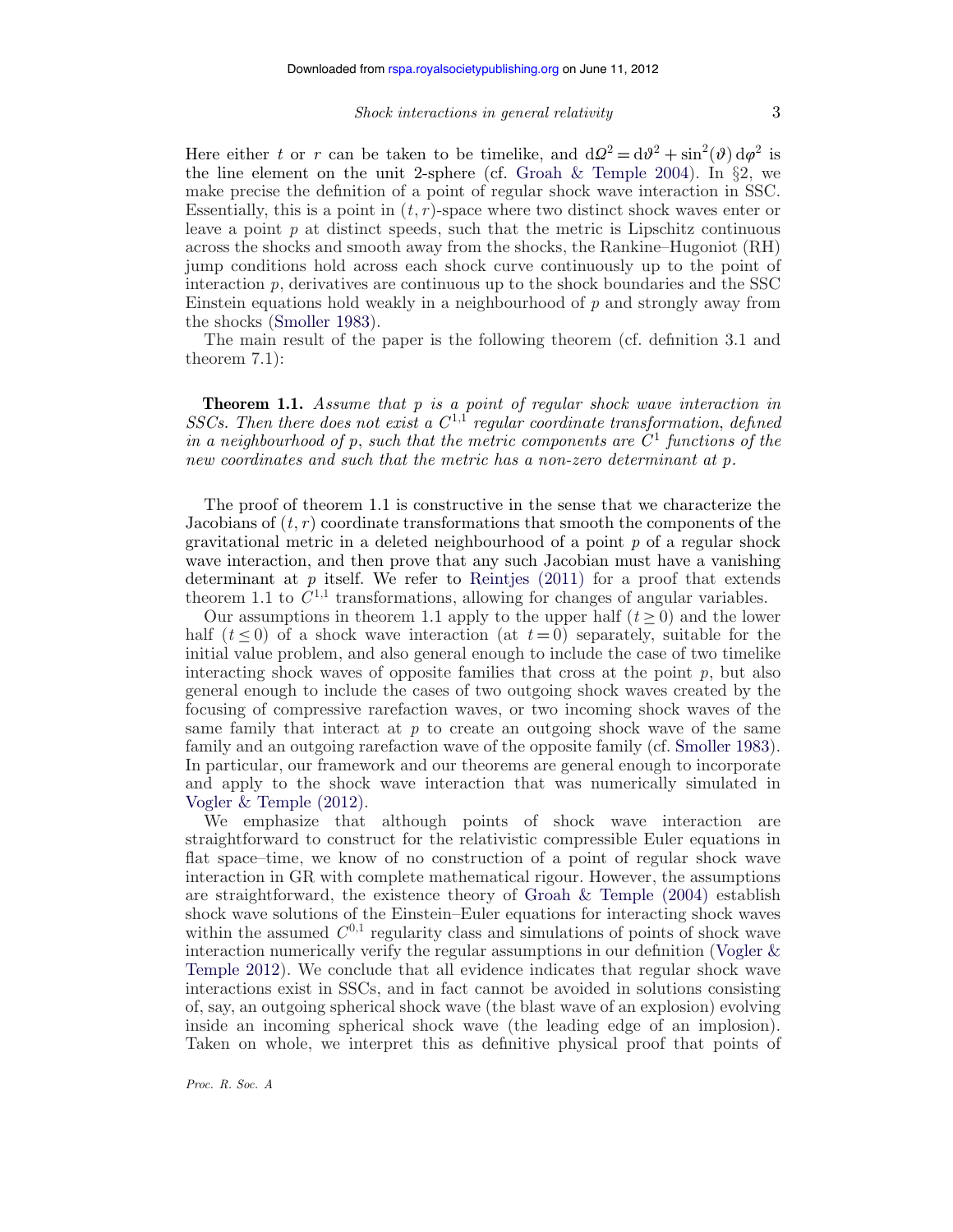shock wave interaction create a new kind of *regularity singularity* where the gravitational metric tensor cannot be smoothed from  $C^{0,1}$  to  $C^{1,1}$  by any  $C^{1,1}$ coordinate transformation.

It is instructive at this point to clarify the difference between the essential  $C^{0,1}$  singularities in the metric at points of shock wave interaction, and the essential  $C^{0,1}$  singularities at surface layers like the 'thin shells' introduced in Israel's (1966) illuminating paper. (See also Geroch & Traschen 1987.) To start, recall that because the Einstein equation  $G = \kappa T$  implies the compressible Euler equations Div  $T = 0$ , it can be shown that at singularities where the gravitational metric is only  $C^{0,1}$ , both  $G = \kappa T$  and Div  $T = 0$  hold in the weak sense of the theory of distributions (cf. Israel 1966; Smoller & Temple 1994). But on surface layers, Div  $T \neq 0$  weakly for the *pointwise* T defined a.e. on each side of the surface. (For spherically symmetric solutions, this can happen only when the RH jump relations fail at the surface, cf. Smoller & Temple (1994).) Thus pointwise values of *T* must be augmented by distributional sources on the surface that come from second derivatives of *G* through the Einstein equation  $G = \kappa T$  (true delta function sources because  $g \in C^{0,1}$ , in order to meet the Bianchi identity Div  $T = 0$ weakly. Conclude that on surface layers, the pointwise *T* must be augmented by distributional sources to describe the true sources in *T*, and these delta function sources are the *cause* of the essential  $C^{0,1}$  singularity in the metric q because second derivatives of *g* must have distributional sources, and consequently *g* cannot be  $C^{1,1}$  in any regular coordinate system.

For shock wave solutions of  $G = \kappa T$ , the issue is more delicate because the pointwise *T* solves Div  $T = 0$  weakly at shock waves without any delta function sources. Thus the constraint that *G* have delta function sources is removed, and there is in principle no clear obstacle to the existence of coordinate systems that smooth the metric to  $C^{1,1}$ . Israel's theorem confirms that there is no obstacle to  $C^{1,1}$  smoothness in the special case of single shock surfaces, but the methods in Groah & Temple (2004) are only sufficient to prove the existence of solutions in  $C^{0,1}$ , and the question as to whether there is an obstacle for more complicated solutions with interactions has remained unresolved until now.

The argument in the present paper resolves this issue by proving that at points of shock wave interaction, the Einstein–Euler equations in SSC generate an *essential*  $C^{0,1}$  singularity in the metric that *cannot* be smoothed to  $C^{1,1}$  by coordinate transformation, even though Div  $T=0$  is solved exactly, and there are no delta function sources present in *T* or *G* to explain the  $C^{0,1}$  singularity in the metric *g*.

We conclude that points of shock wave interaction are a new kind of *regularity singularity* in the gravitational field that are not generated by delta function sources in *T*, that can form from the evolution of smooth initial data and that correctly reflect the physics of the equations even though the space–time is not locally Minkowskian under any local  $C^{1,1}$  coordinate transformation, and where the metric tensor does not have sufficient regularity to satisfy strongly the Einstein–Euler equations in any coordinate system of the  $C^{1,1}$  atlas. At such singularities, delta function sources in the second derivatives of the gravitational metric tensor exist in all coordinate systems of the  $C^{1,1}$  atlas, but due to cancellation, the Einstein tensor remains uniformly bounded. (In fact, even the Riemann tensor is uniformly bounded, as will be addressed in a follow-up paper by Reintjes.)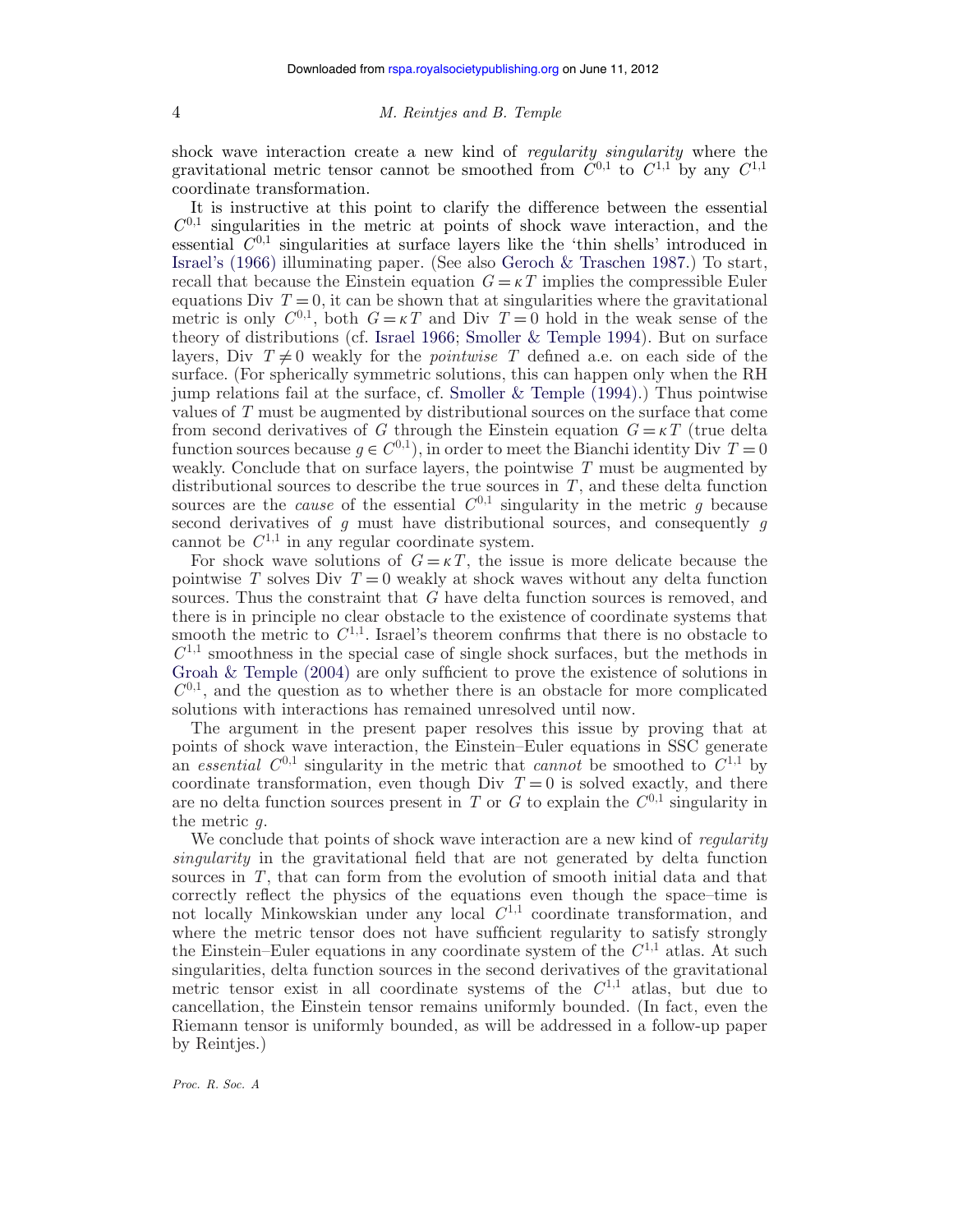In §3, we set out the framework of shock waves in GR, and define what we call a point of *regular shock wave interaction* in SSC. In §4, we introduce a canonical form for functions  $C^{0,1}$  across a hypersurface. In §5, we derive a canonical form for Jacobians of general  $C^{1,1}$  coordinate transformations necessary and sufficient to lift the regularity of a metric tensor from  $C^{0,1}$  to  $C^1$  at points on a shock surface. In §6, we give a new constructive proof of Israel's theorem for spherically symmetric space–times, combining the results from §§4 and 5. In particular, we show that the freedom to add an arbitrary  $C<sup>1</sup>$ -function to our canonical form suffices for the Jacobians to be integrable to actual coordinate transformations if and only if the RH jump conditions hold.

The main step towards theorem 1.1 is achieved in §7, where we prove that at a point of regular shock wave interaction in SSC, there exists no coordinate transformation of the  $(t, r)$ -plane that lifts the metric regularity to  $C<sup>1</sup>$ . The essential point is that the  $C^1$  gauge freedom in our canonical forms cannot satisfy the integrability condition on the Jacobians, without forcing the determinant of the Jacobian to vanish at the point of interaction.

## **2. Preliminaries**

Let *g* denote a Lorentzian metric *g* of signature  $(-1, 1, 1, 1)$  on a four-dimensional space–time manifold *M*. We call *M* a  $C^k$ -manifold if it is endowed with a  $C^k$ atlas, a collection of four-dimensional local diffeomorphisms from  $M$  to  $\mathbb{R}^4$ , such that any composition of two local diffeomorphisms *x* and *y* of the form  $x \circ y^{-1}$  is  $C<sup>k</sup>$  regular. ( $x \circ y^{-1}$  is referred to as a coordinate transformation.) In this paper, we consider  $C^{1,1}$ -manifolds.

We use standard index notation for tensors whereby Greek versus Roman indices distinguish coordinate systems, and repeated up–down indices are assumed summed from 0 to 3. Under coordinate transformation, tensors transform by contraction with the Jacobian  $J_j^{\mu} = \partial x^{\mu}/\partial x^j$ ,  $J_{\nu}^j$  denotes the inverse Jacobian, and indices are raised and lowered with the metric and its inverse  $q^{ij}$ , which transform as bilinear forms,  $g_{\mu\nu} = J^i_\mu J^j_\nu g_{ij}$  (cf. Weinberg 1972). We use the fact that a matrix of functions  $J_j^{\mu}$  is the Jacobian of a regular local coordinate transformation if and only if the curls vanish, i.e.

$$
J_{i,j}^{\mu} = J_{j,i}^{\mu} \quad \text{and} \quad \text{Det}(J_j^{\mu}) \neq 0,
$$
\n(2.1)

where  $f_j = \partial f / \partial x^j$  denotes partial differentiation with respect to the coordinate  $x^j$  and  $\text{Det}(J_j^{\mu})$  denotes the determinant of the Jacobian.

In this paper, we consider the *Einstein–Euler equations*

$$
G^{ij} = \kappa T^{ij},\tag{2.2}
$$

which couples the metric tensor  $g_{ij}$  to the undifferentiated perfect fluid sources

$$
T^{ij} = (p + \rho)u^i u^j + pg^{ij},
$$
\n(2.3)

through the second-order Einstein curvature tensor  $G^{ij} \equiv R^{ij} - \frac{1}{2} R g^{ij}$ , and

$$
Div T = 0 \tag{2.4}
$$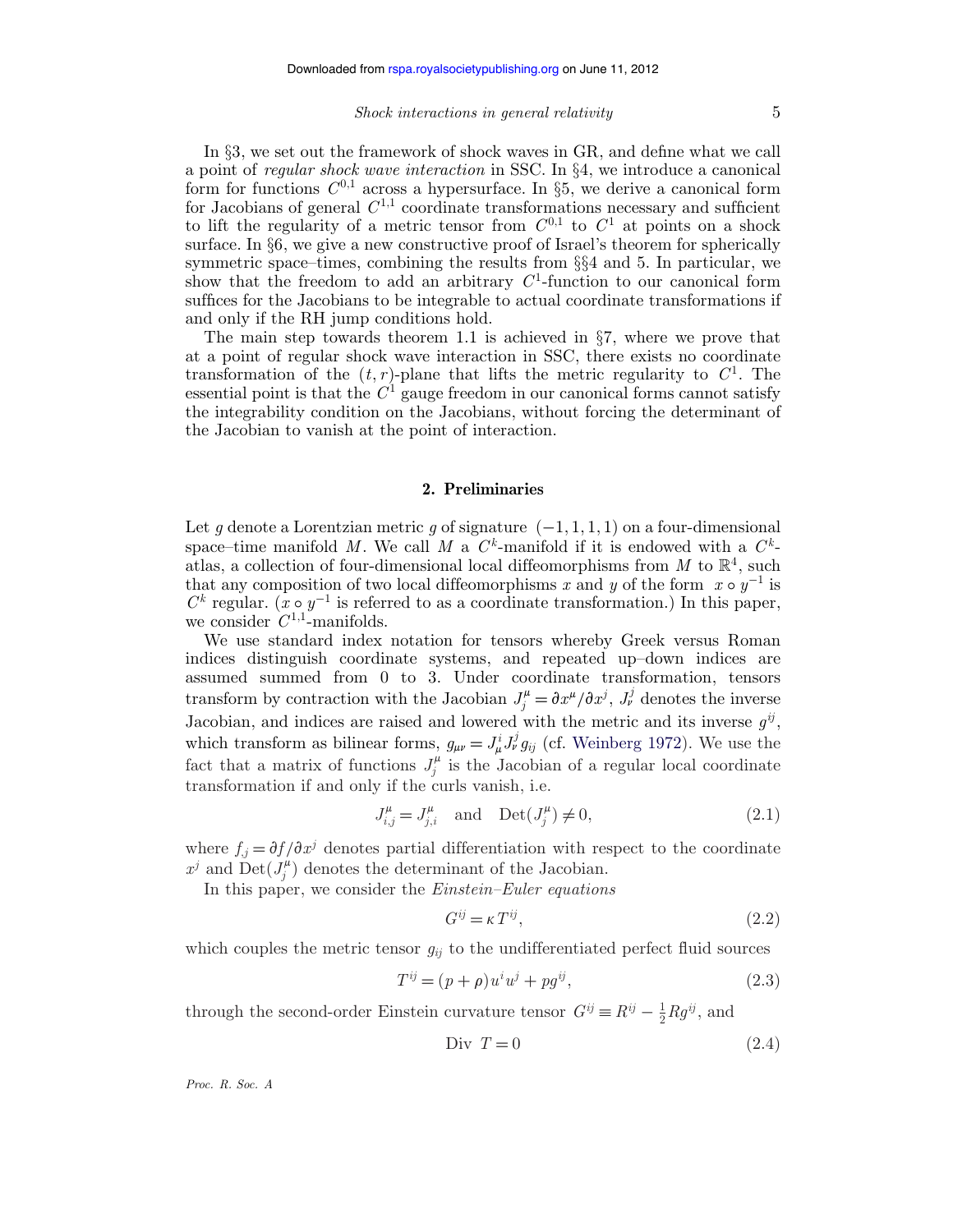follows from Div  $G = 0$ . Here  $\kappa$  is the coupling constant,  $\rho$  is the energy density,  $u_i$  the 4-velocity and  $p$  the pressure (cf. Weinberg 1972). Equation (2.4) reduces to the relativistic compressible Euler equations when  $g_{ij}$  is the Minkowski metric, and the Euler equations close when an equation of state (e.g.  $p = p(\rho)$ ) is imposed. Shock waves form from smooth solutions of the relativistic compressible Euler equations when the initial data is sufficiently compressive (Smoller 1983).

Across a smooth shock surface  $\Sigma$ , the RH jump conditions hold,

$$
[T^{\mu\nu}]n_{\nu}=0,\t\t(2.5)
$$

where  $[f] = f_L - f_R$  denotes the jump in *f* from right to left across  $\Sigma$ , and  $n_v$  is the surface normal. The RH condition (2.5) is equivalent to the weak formulation of  $(2.4)$  across  $\Sigma$  (cf. Smoller 1983).

In this paper, we restrict to time-dependent spherically symmetric metrics in SSC (1.1), where the metric takes the form Weinberg (1972), where  $B(t, r) =$  $(1 - 2M(t, r)/r)$  defines the mass function *M*. The Einstein equations for a metric in SSC are given by

$$
B_r + B \frac{B - 1}{r} = \kappa A B^2 r T^{00},\tag{2.6}
$$

$$
B_t = -\kappa A B^2 r T^{01},\qquad(2.7)
$$

$$
A_r - A \frac{1+B}{r} = \kappa A B^2 r T^{11}
$$
\n(2.8)

and 
$$
B_{tt} - A_{rr} + \Phi = -2\kappa ABr^2T^{22}, \qquad (2.9)
$$

with

$$
\Phi = -\frac{BA_tB_t}{2AB} - \frac{B_t^2}{2B} - \frac{A_r}{r} + \frac{AB_r}{rB} + \frac{A_r^2}{2A} + \frac{A_rB_r}{2B}.
$$

Note that the first three Einstein equations in SSC imply that the metric cannot be any smoother than Lipschitz continuous if the source *T* is discontinuous, for example,  $T^{ij} \in L^{\infty}$ , and in this paper we make the assumption throughout that *A* and *B* are Lipschitz continuous, i.e.  $C^{0,1}$  functions, of *t* and *r*. We now make precise the notion of a point of *regular shock wave interaction*.

# **3. A point of regular shock wave interaction in Standard Schwarzschild coordinates**

In this paper, we restrict attention to radial shock waves, by which we mean hypersurfaces  $\Sigma$  locally parametrized by

$$
\Sigma(t, \vartheta, \varphi) = (t, x(t), \vartheta, \varphi), \tag{3.1}
$$

across which *A* and *B* are  $C^{0,1}$  and *T* in (2.3) satisfies (2.5). Then, for each *t*,  $\Sigma$ is a 2-sphere with radius  $x(t)$  and centre  $r = 0$ . Treating  $\phi$  and  $\theta$  as constant, we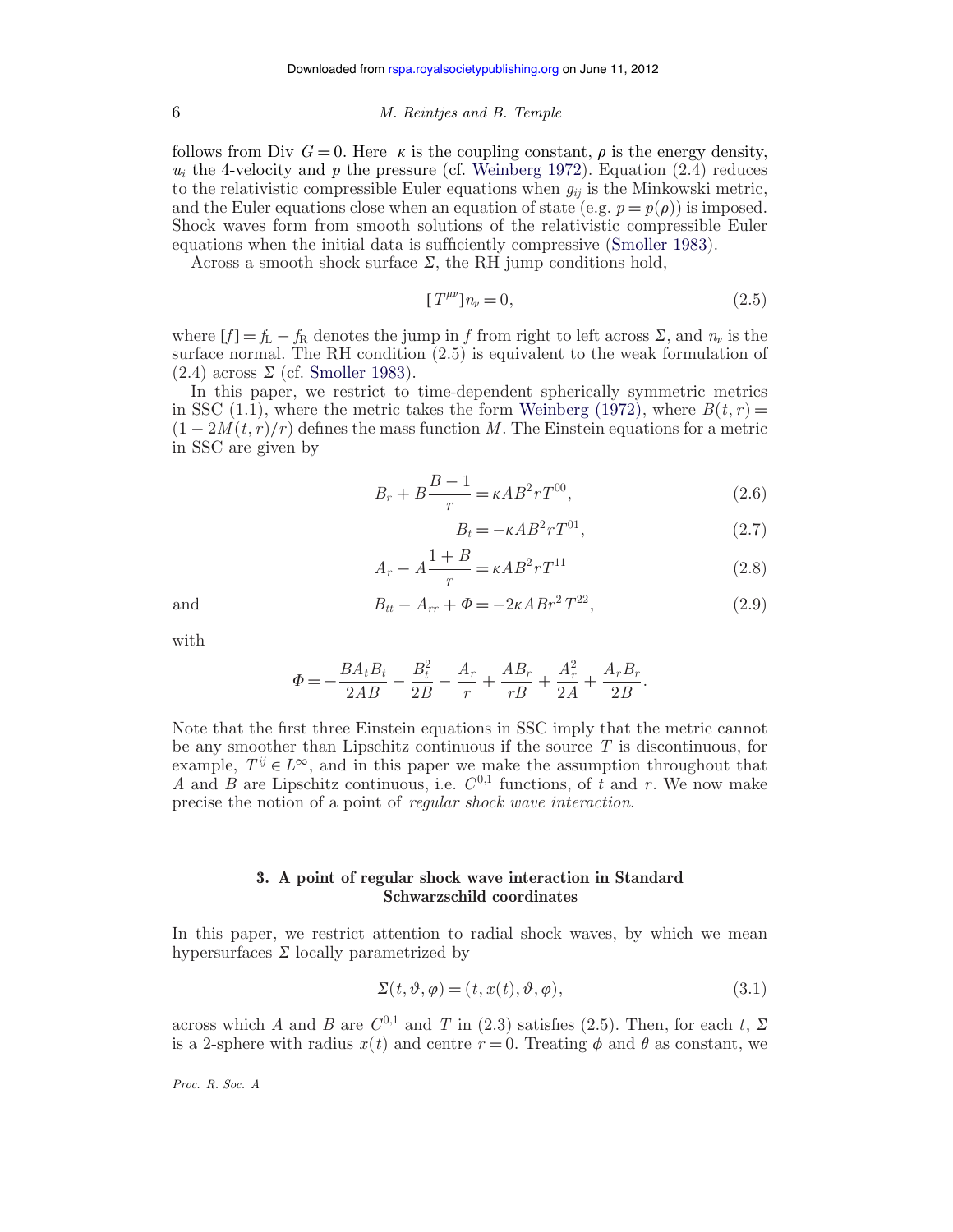introduce  $\gamma$ , the restriction of a shock surface  $\Sigma$  to the  $(t, r)$ -plane,

$$
\gamma(t) = (t, x(t)),\tag{3.2}
$$

with normal 1-form

$$
n_{\sigma} = (\dot{x}, -1). \tag{3.3}
$$

For radial shock surfaces (3.1) in SSC, the RH jump conditions (2.5) take the simplified form

$$
[T^{00}]\dot{x} = [T^{01}]
$$
\n(3.4)

and

$$
[T^{10}]\dot{x} = [T^{11}]. \tag{3.5}
$$

Now suppose two timelike shock surfaces  $\Sigma_i$  are parametrized in SSC by

$$
\Sigma_i(t,\theta,\phi) = (t,x_i(t),\theta,\phi), \quad i = 1,2. \tag{3.6}
$$

Let  $\gamma_i(t)$  denote their corresponding restrictions to the  $(t, r)$ -plane,

$$
\gamma_i(t) = (t, x_i(t)),\tag{3.7}
$$

with normal 1-forms

$$
(n_i)_{\sigma} = (\dot{x}_i, -1), \tag{3.8}
$$

and use the notation that  $[f]_i(t)$  denotes the jump in the quantity f across the surface  $\gamma_i(t)$ .

For our theorem, it suffices to restrict attention to the lower or upper part of a shock wave interaction that occurs at  $t = 0$ . That is, in either the lower or upper half plane

$$
\mathbb{R}^2_- = \{(t, r) : t < 0\} \quad \text{or} \quad \mathbb{R}^2_+ = \{(t, r) : t > 0\},
$$

respectively, whichever half plane contains two shock waves that intersect at *p* with distinct speeds. (We denote with  $\mathbb{R}^2$  the closure of  $\mathbb{R}^2$ ). Thus, without loss of generality, let  $\gamma_i(t) = (t, x_i(t)), (i = 1, 2)$ , be two shock curves in the lower  $(t, r)$ -plane that intersect at a point  $(0, r_0)$ ,  $r_0 > 0$ , i.e.

$$
x_1(0) = r_0 = x_2(0). \tag{3.9}
$$

We now introduce the precise definition of a point of *regular shock wave interaction* in SSC. Without loss of generality, we assume a lower shock wave interaction in  $\mathbb{R}^2$ . Our assumptions are what one would expect of a shock wave solution of the Einstein–Euler equations, namely, a  $C^{0,1}$  metric smooth enough to solve the Einstein equations strongly away from the shocks and smooth enough to ensure the RH conditions to hold across each shock.

**Definition 3.1.** Let  $r_0 > 0$ , and let  $g_{\mu\nu}$  be an SSC metric in  $C^{0,1}(\mathcal{N} \cap \mathbb{R}^2)$ , where  $\mathcal{N} \subset \mathbb{R}^2$  is a neighbourhood of a point  $p = (0, r_0)$  of intersection of two timelike shock curves  $\gamma_i(t) = (t, x_i(t)) \in \mathbb{R}^2$ ,  $t \in (-\epsilon, 0)$ . Assume the shock speeds  $\dot{x}_i(0) =$  $\lim_{t\to 0} \dot{x}_i(t)$  exist and are distinct, and let  $\hat{\mathcal{N}}$  denote the neighbourhood consisting of all points in  $\mathcal{N} \cap \mathbb{R}^2$  not in the closure of the two intersecting curves  $\gamma_i(t)$ . Then we say that p is a point of regular shock wave interaction in SSC if:

— The pair  $(g, T)$  is a strong solution of the SSC Einstein equations  $(2.6)$ – (2.9) in  $\hat{\mathcal{N}}$ , with  $T^{\mu\nu} \in C^0(\hat{\mathcal{N}})$  and  $q_{\mu\nu} \in C^2(\hat{\mathcal{N}})$ .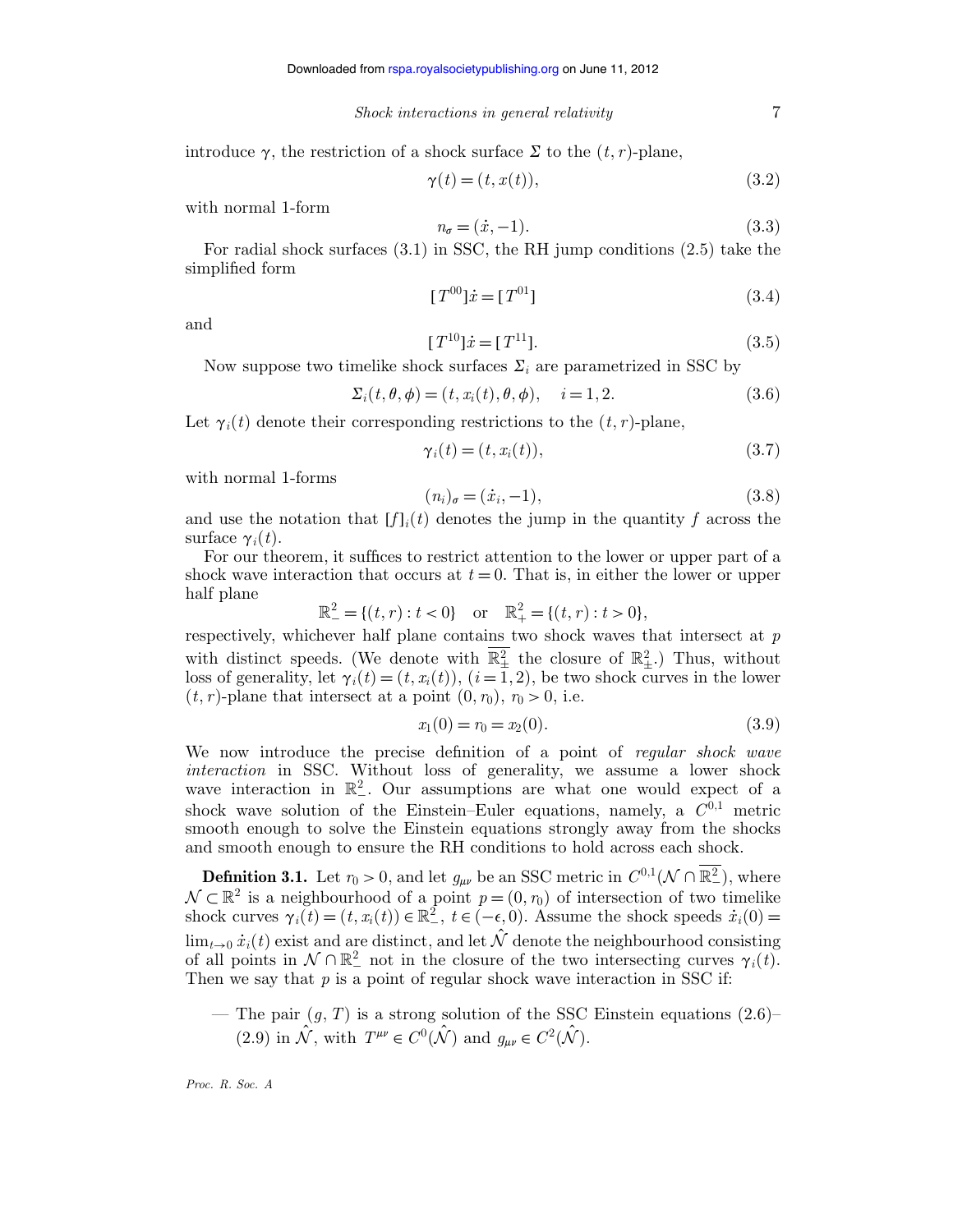- The limits of *T* and of metric derivatives  $g_{\mu\nu,\sigma}$  exist on both sides of each shock curve  $\gamma_i(t)$  for all  $-\epsilon < t < 0$ .
- The jumps in the metric derivatives  $[g_{\mu\nu,\sigma}]_i(t)$  are  $C^1$  function with respect to *t* for  $i = 1, 2$  and for  $t \in (-\epsilon, 0)$ .
- The limits

$$
\lim_{t\to 0}[g_{\mu\nu,\sigma}]_i(t) = [g_{\mu\nu,\sigma}]_i(0)
$$

exist for  $i = 1, 2$ .

— The metric g is continuous across each shock curve  $\gamma_i(t)$  separately, but no better than Lipschitz continuous in the sense that, for each *i* there exists  $\mu, \nu$  such that

$$
[g_{\mu\nu,\sigma}]_i(n_i)^\sigma\neq 0
$$

at each point on  $\gamma_i$ ,  $t \in (-\epsilon, 0)$  and

$$
\lim_{t \to 0} [g_{\mu\nu,\sigma}]_i (n_i)^\sigma \neq 0.
$$

— The stress tensor *T* is bounded on  $N \cap \mathbb{R}^2$  and satisfies the RH jump conditions

$$
[T^{\nu\sigma}]_i(n_i)_{\sigma}=0
$$

at each point on  $\gamma_i(t)$ ,  $i = 1, 2$ ,  $t \in (-\epsilon, 0)$ , and the limits of these jumps exist up to *p* as  $t \to 0$ .

# **4. Functions** *C***0,1 across a hypersurface**

In this section, we give a precise definition of a function  $C^{0,1}$  across a hypersurface, and use this to derive a canonical form for such functions.

**Definition 4.1.** Let  $\Sigma$  be a smooth (timelike) hypersurface in some open set  $\mathcal{N} \subset \mathcal{N}$  $\mathbb{R}^d$ . We call a function *f* 'Lipschitz continuous across Σ' (or  $C^{0,1}$  acros Σ), if *f* ∈  $C^{0,1}(\mathcal{N}),$  *f* is smooth  $(f \in C^2(\mathcal{N} \setminus \Sigma)$  suffices) in  $\mathcal{N} \setminus \Sigma$ , and limits of derivatives of  $f$  exist and are smooth functions on each side of  $\Sigma$  separately. We call a metric  $g_{\mu\nu}$  Lipschitz continuous across  $\Sigma$  in coordinates  $x^{\mu}$  if all metric components are  $C^{0,1}$  across  $\Sigma$ .

The main point of the earlier-mentioned definition is that we assume smoothness of *f* (or  $g_{\mu\nu}$ ), away and tangential to the hypersurface  $\Sigma$ . Note that the continuity of  $f$  across  $\Sigma$  implies the continuity of all derivatives of  $f$  tangent to  $\Sigma$ , i.e.

$$
[f_{,\sigma}]v^{\sigma} = 0,\tag{4.1}
$$

for all  $v^{\sigma}$  tangent to  $\Sigma$ . Moreover, definition 4.1 allows for the normal derivative of *f* to be discontinuous, that is,

$$
[f_{,\sigma}]n^{\sigma} \neq 0,\tag{4.2}
$$

where  $n^{\sigma}$  is normal to  $\Sigma$  with respect to some (Lorentz) metric  $g_{\mu\nu}$  defined on  $\mathcal{N}$ .

We can now clarify the connections between the Einstein equations and the RH jump conditions  $(3.4)$ ,  $(3.5)$  for SSC metrics only  $C^{0,1}$  across a hypersurface. To this end, consider a spherically symmetric space–time metric  $(1.1)$  given in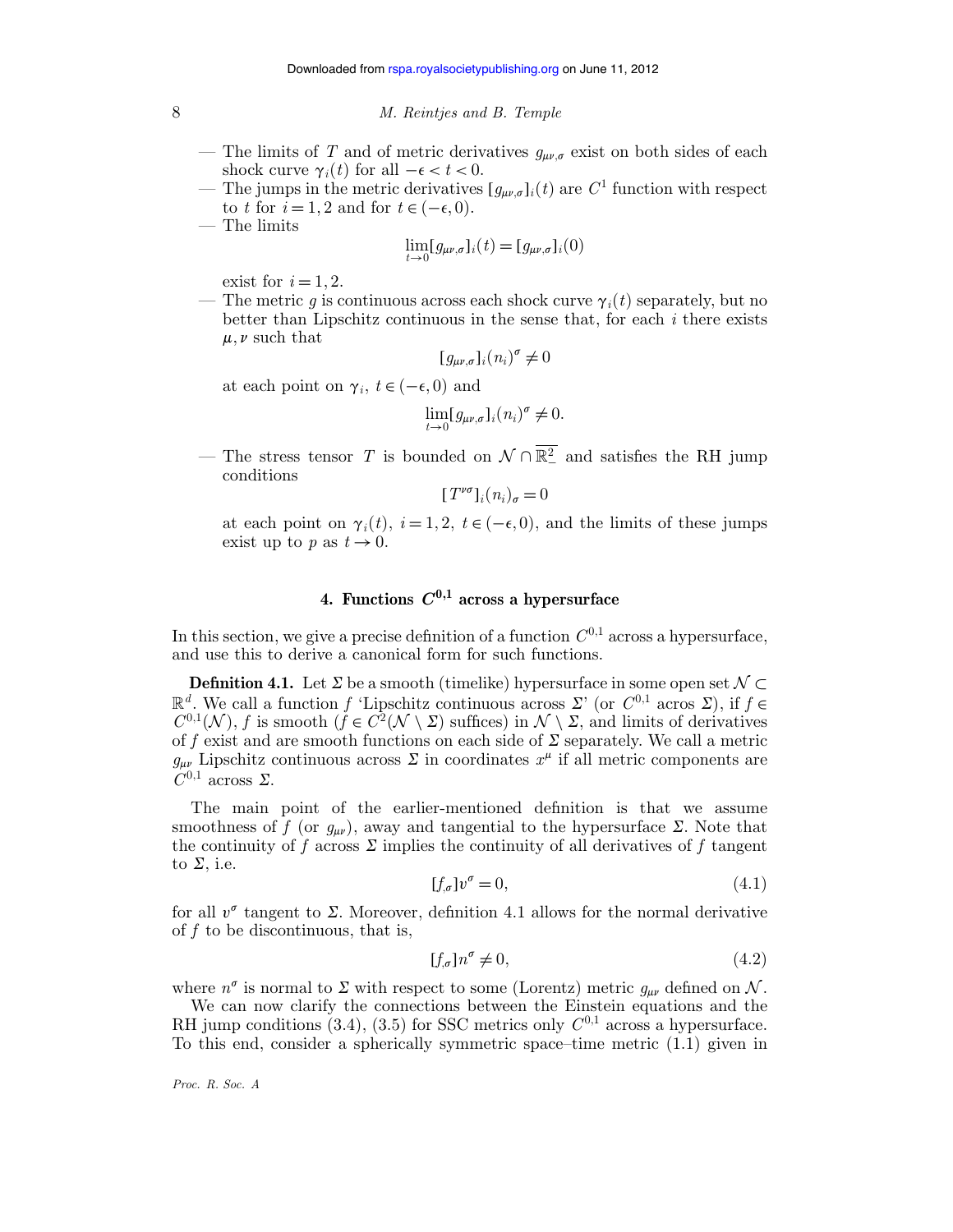SSC, assume that the first three Einstein equations  $(2.6)$ – $(2.8)$  hold, and assume that the stress tensor *T* is discontinuous across a smooth radial shock surface described in the  $(t, r)$ -plane by  $\gamma(t)$  as in  $(3.1)$ – $(3.3)$ . Condition  $(4.1)$  across  $\gamma$ applied to each metric component  $g_{\mu\nu}$  in SSC (1.1) then reads

$$
[B_t] = -\dot{x}[B_r] \tag{4.3}
$$

and

$$
[A_t] = -\dot{x}[A_r].\tag{4.4}
$$

On the other hand, the first three Einstein equations in SSC  $(2.6)$ – $(2.8)$  imply

$$
[B_r] = \kappa A B^2 r [T^{00}], \qquad (4.5)
$$

$$
[B_t] = -\kappa AB^2 r[T^{01}] \tag{4.6}
$$

and 
$$
[A_r] = \kappa AB^2 r [T^{11}]. \qquad (4.7)
$$

Now, using the jumps in Einstein equations  $(4.5)-(4.7)$ , we find that  $(4.3)$  is equivalent to the first RH jump condition  $(3.4)$  (cf. lemma 9, page 286, of Smoller & Temple 1994), while the second condition  $(4.4)$  is independent of equations  $(4.5)$ – $(4.7)$ , because  $A_t$  does not appear in the first-order SSC equations  $(2.6)$ – $(2.8)$ . The result, then, is that in addition to the assumption that the metric be  $C^{0,1}$  across the shock surface in SSC, the RH conditions  $(3.4)$  and  $(3.5)$ , together with the Einstein equations  $(4.5)$ – $(4.7)$ , yield only one additional condition over and above  $(4.3)$  and  $(4.4)$ , namely

$$
[A_r] = -\dot{x}[B_t].\tag{4.8}
$$

The RH jump conditions together with the Einstein equations will enter our method in  $\S5-7$  only through the three equations  $(4.8)$ ,  $(4.3)$  and  $(4.4)$ .

The following lemma provides a canonical form for any function *f* that is Lipschitz continuous across a *single* shock curve  $\gamma$  in the  $(t, r)$ -plane, under the assumption that the vector  $n^{\mu}$ , normal to  $\gamma$ , is obtained by raising the index in (3.3) with respect to a Lorentzian metric *g* that is  $C^{0,1}$  across  $\gamma$ . (Note that by definition 4.1,  $n^{\mu}$  varies  $C^{1}$  in directions tangent to  $\gamma$ , and we suppress the angular coordinates.)

**Lemma 4.2.** *Suppose f is*  $C^{0,1}$  *across a smooth curve*  $\gamma(t) = (t, x(t))$  *in the sense of definition 4.1, t* ∈ (− $\epsilon$ , $\epsilon$ ), *in an open subset* N *of*  $\mathbb{R}^2$ . Then there exists a *function*  $\Phi \in C^1(\mathcal{N})$  *such that* 

$$
f(t,r) = \frac{1}{2}\varphi(t)|x(t) - r| + \varPhi(t,r),
$$
\n(4.9)

*where*

$$
\varphi(t) = \frac{[f_{,\mu}]n^{\mu}}{n^{\sigma}n_{\sigma}} \in C^{1}(-\epsilon, \epsilon), \qquad (4.10)
$$

*and*  $n_{\mu}(t) = (\dot{x}(t), -1)$  *is a* 1*-form normal to the tangent vector*  $v^{\mu}(t) = \dot{\gamma}^{\mu}(t)$ *. In particular*, *it suffices that indices are raised and lowered by a Lorentzian metric*  $g_{\mu\nu}$  that is  $C^{0,1}$  *across*  $\gamma$ .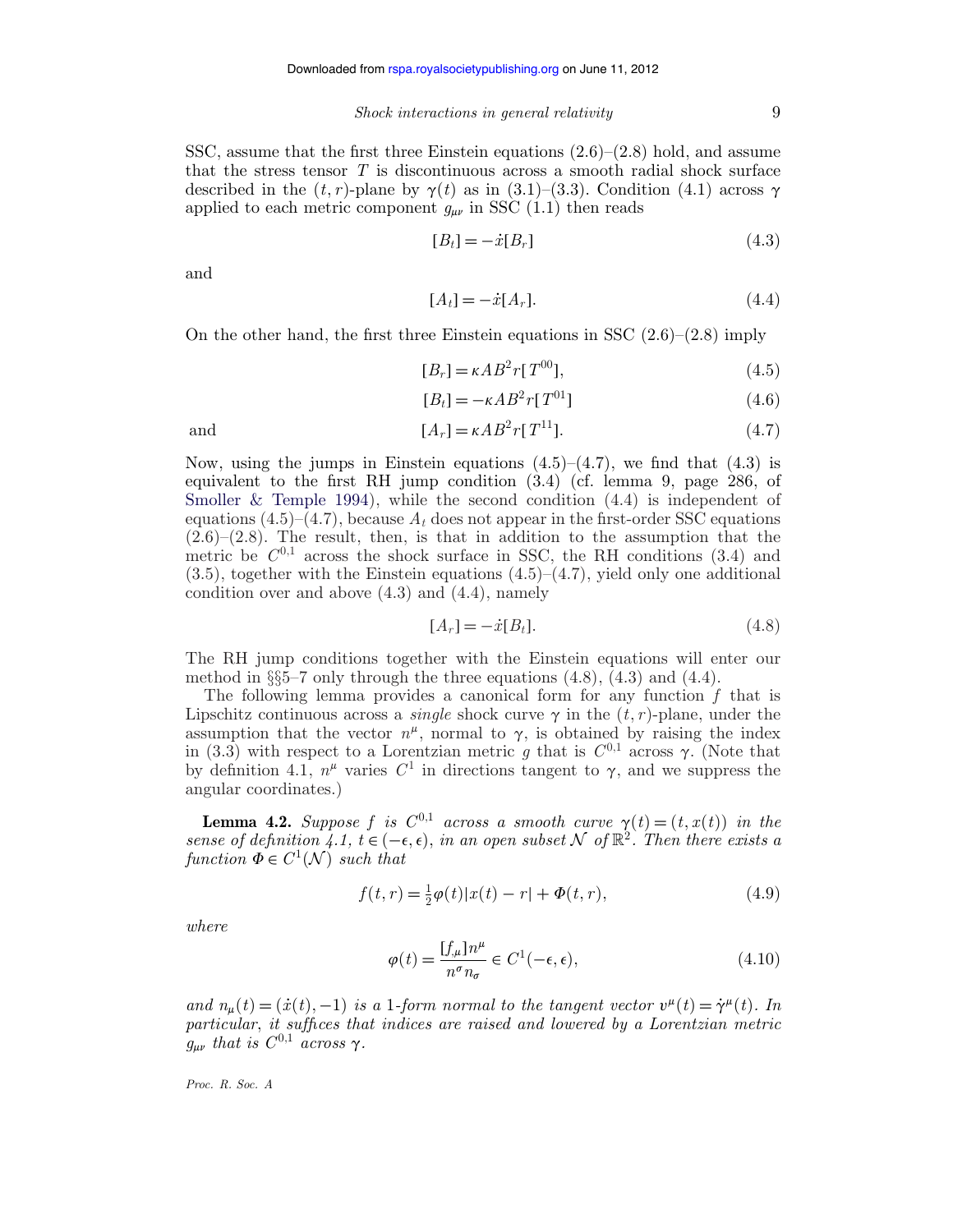In words, the canonical form (4.9) separates off the  $C^{0,1}$  kink of *f* across  $\gamma$ from its more regular  $C^1$  behaviour away from  $\gamma$ : the kink is incorporated into  $|x(t) - r|$ ,  $\varphi$  gives the smoothly varying strength of the jump and  $\Phi$  encodes the remaining  $C^1$  behaviour of f.

In  $\S7$ , we need a canonical form analogous to  $(4.9)$  for two shock curves, but such that it allows for the Jacobian to be in the weaker regularity class  $C^{0,1}$  away from the shock curves. To this end, suppose two timelike shock surfaces described in the  $(t, r)$ -plane by,  $\gamma_i(t)$ , such that  $(3.6)$ – $(3.9)$  applies. To cover the generic case of shock wave interaction, we assume each  $\gamma_i(t)$  is smooth away from  $t = 0$  with continuous tangent vectors up to  $t = 0$ , and it suffices to restrict to lower shock wave interactions in  $\mathbb{R}^2_-$ .

**Corollary 4.3.** *Let*  $\gamma_i(t) = (t, x_i(t))$  *be two smooth curves defined on*  $I = (-\epsilon, 0)$ , *some*  $\epsilon > 0$ , *such that the limits*  $\lim_{t\to 0^-} \gamma_i(t) = (0, r_0)$  *and*  $\dot{x}_i(0) = \lim_{t\to 0^-} \dot{x}_i(t)$ *both exist for*  $i = 1, 2$ *. Let f be a function in*  $C^{0,1}(\mathcal{N} \cap \mathbb{R}^2)$  *for*  $\mathcal{N}$  *a neighbourhood of*  $(0, r_0)$  *in*  $\mathbb{R}^2$ , *so that f meets condition*  $(4.1)$  *on each*  $\gamma_i$ *. Then there exists a*  $C^{0,1}$  *function*  $\Phi$  *defined on*  $\mathcal{N} \cap \mathbb{R}^2$ , *such that* 

$$
[\Phi_t]_i \equiv 0 \equiv [\Phi_r]_i, \quad i = 1, 2 \tag{4.11}
$$

*and*

$$
f(t,r) = \frac{1}{2} \sum_{i=1,2} \varphi_i(t) |x_i(t) - r| + \varPhi(t,r), \qquad (4.12)
$$

*for all*  $(t, r)$  *in*  $\mathcal{N} \cap \mathbb{R}^2_-,$  *where* 

$$
\varphi_i(t) = \frac{[f_{,\mu}]_i n_i^{\mu}}{n_i^{\mu} n_{i\mu}} \quad \in C^{0,1}(I). \tag{4.13}
$$

*In particular,*  $\varphi_i$  *has discontinuous derivatives wherever*  $f \circ \gamma_i$  *does, and again it suffices that indices are raised and lowered by a Lorentzian metric*  $g_{\mu\nu}$  *that is*  $C^{0,1}$ *across each*  $\gamma_i$ .

#### **5. A necessary and sufficient condition for smoothing metrics**

In this section, we derive a necessary and sufficient pointwise condition on the Jacobians of a coordinate transformation that it lifts the regularity of a  $C^{0,1}$ metric tensor to  $C^{1,1}$  in a neighbourhood of a point on a single shock surface  $\Sigma$ . This is the starting point for §§6 and 7.

We begin with the transformation law

$$
g_{\alpha\beta} = J_{\alpha}^{\mu} g_{\mu\nu} J_{\beta}^{\nu}, \qquad (5.1)
$$

for the metric components at a point on a hypersurface  $\Sigma$  for a general  $C^{1,1}$ coordinate transformation  $x^{\mu} \to x^{\alpha}$ , where, as customary, the indices indicate the coordinate system.  $J_{\alpha}^{\mu}$  denotes the Jacobian of the transformation, that is,  $J_{\alpha}^{\mu} = \partial x^{\mu}/\partial x^{\alpha}$ . Assume now that the metric components  $g_{\mu\nu}$  are only Lipschitz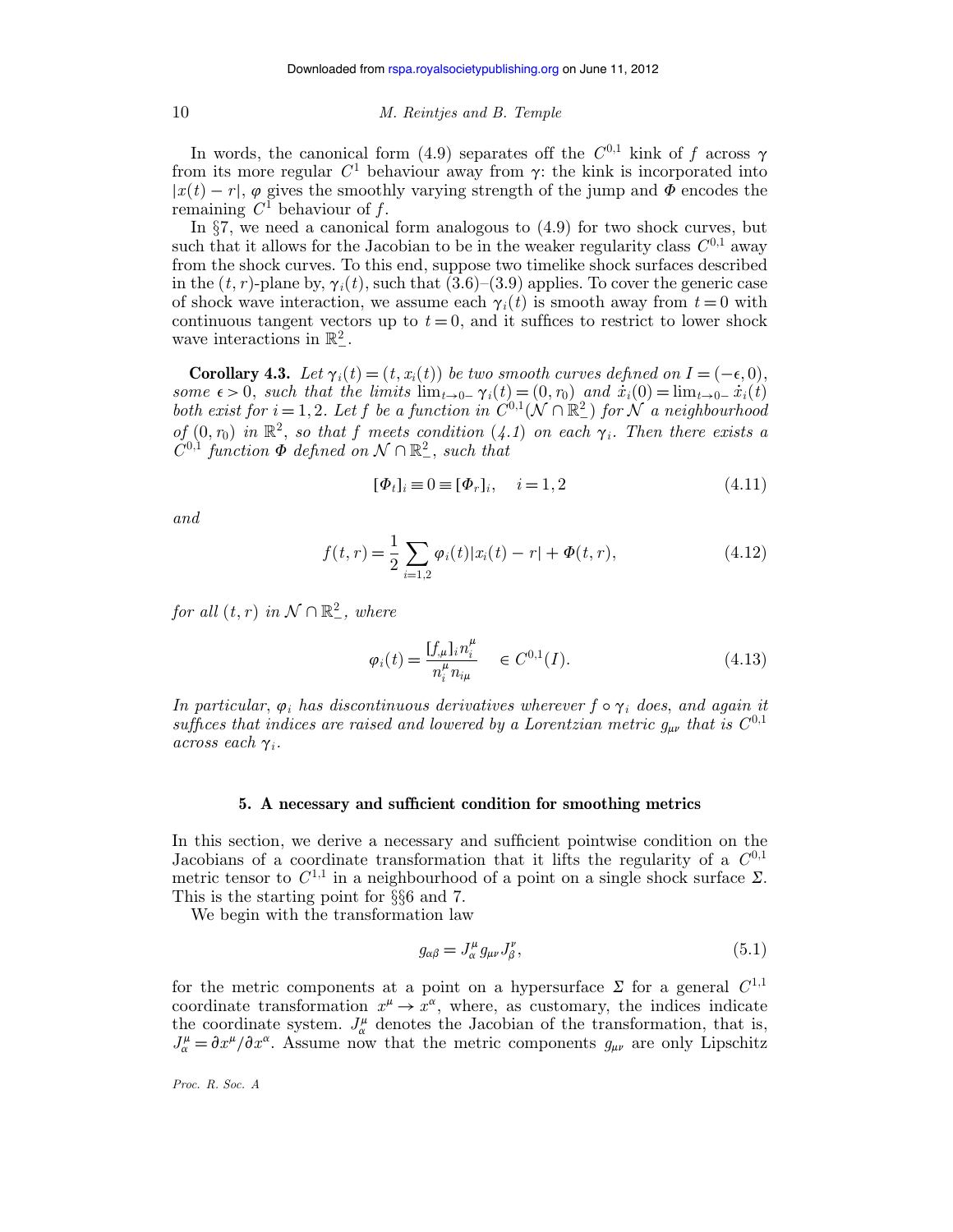continuous with respect to  $x^{\mu}$  across  $\Sigma$ . Then differentiating (5.1) in the direction  $w = w^{\sigma}(\partial/\partial x^{\sigma})$  we obtain

$$
[g_{\alpha\beta,\gamma}]w^{\gamma} = J_{\alpha}^{\mu}J_{\beta}^{\nu}[g_{\mu\nu,\sigma}]w^{\sigma} + g_{\mu\nu}J_{\alpha}^{\mu}[J_{\beta,\sigma}^{\nu}]w^{\sigma} + g_{\mu\nu}J_{\beta}^{\nu}[J_{\alpha,\sigma}^{\mu}]w^{\sigma}, \qquad (5.2)
$$

where  $[f]$  denotes the jump in the quantity  $f$  across the shock surface  $\Sigma$ . Thus, since both *g* and  $J^{\mu}_{\alpha}$  are in general Lipschitz continuous across  $\Sigma$ , the jumps appear only on the derivatives. Equation (5.2) gives a necessary and sufficient condition for the metric *g* to be  $C^{1,1}$  in  $x^{\alpha}$  coordinates. Namely, taking  $w = \partial/\partial x^{\sigma}$ , (5.2) implies that  $[g_{\alpha\beta,\gamma}] = 0$  for every  $\alpha, \beta, \gamma = 0, \ldots, 3$  if and only if

$$
[J^{\mu}_{\alpha,\gamma}]J^{\nu}_{\beta}g_{\mu\nu} + [J^{\nu}_{\beta,\gamma}]J^{\mu}_{\alpha}g_{\mu\nu} + J^{\mu}_{\alpha}J^{\nu}_{\beta}[g_{\mu\nu,\gamma}] = 0.
$$
 (5.3)

Note that if the coordinate transformation is  $C^2$ , so that  $J_\alpha^\mu$  is  $C^1$ , then the jumps in  $J$  vanish, and  $(5.2)$  reduces to

$$
[g_{\alpha\beta,\gamma}]w^{\gamma} = J_{\alpha}^{\mu}J_{\beta}^{\nu}[g_{\mu\nu,\sigma}]w^{\sigma},
$$

which is tensorial because the non-tensorial terms cancel out in the jump  $[g_{\alpha\beta,\gamma}]$ . It is precisely the lack of covariance in  $(5.2)$  for  $C^{1,1}$  transformations that provides the necessary degrees of freedom in the jumps  $[J^{\mu}_{\alpha,\gamma}]$  to lift the smoothness of a Lipshitz metric one order at single shock surface.

We now exploit linearity in (5.3) to solve for the  $[J^{\mu}_{\alpha,\gamma}]$  associated with a given  $C^{1,1}$  coordinate transformation. To this end, suppose we are given a single radial shock surface  $\Sigma$  in SSC locally parametrized by

$$
\Sigma(t,\theta,\phi) = (t, x(t), \theta, \phi). \tag{5.4}
$$

For such a hypersurface in SSC, the angular variables play a passive role, and the essential issue regarding smoothing the metric components by  $C^{1,1}$  coordinate transformation lies in the atlas of  $(t, r)$ -coordinate transformations. Thus, we restrict to the atlas of  $(t, r)$ -coordinate transformations for a general  $C^{0,1}$  metric in SSC (cf. (1.1)). The following lemma gives the unique solution  $[J^{\mu}_{\alpha,\gamma}]$  of (5.3) for  $(t, r)$ -transformations of  $C^{0,1}$  metrics g in SSC.

# **Lemma 5.1.** *Let*

$$
g_{\mu\nu} = -A(t, r) dt^{2} + B(t, r) dr^{2} + r^{2} d\Omega^{2}
$$

*be a given metric expressed in SSC*, *let*  $\Sigma$  *denote a single radial shock surface* (5.4) *across which g is only Lipschitz continuous. Then the unique solution*  $[J^{\mu}_{\alpha,\gamma}]$  of (*5.3*) *that satisfies the integrability condition* (*cf.* (*2.1*))

$$
[J_{\alpha,\beta}^{\mu}] = [J_{\beta,\alpha}^{\mu}], \qquad (5.5)
$$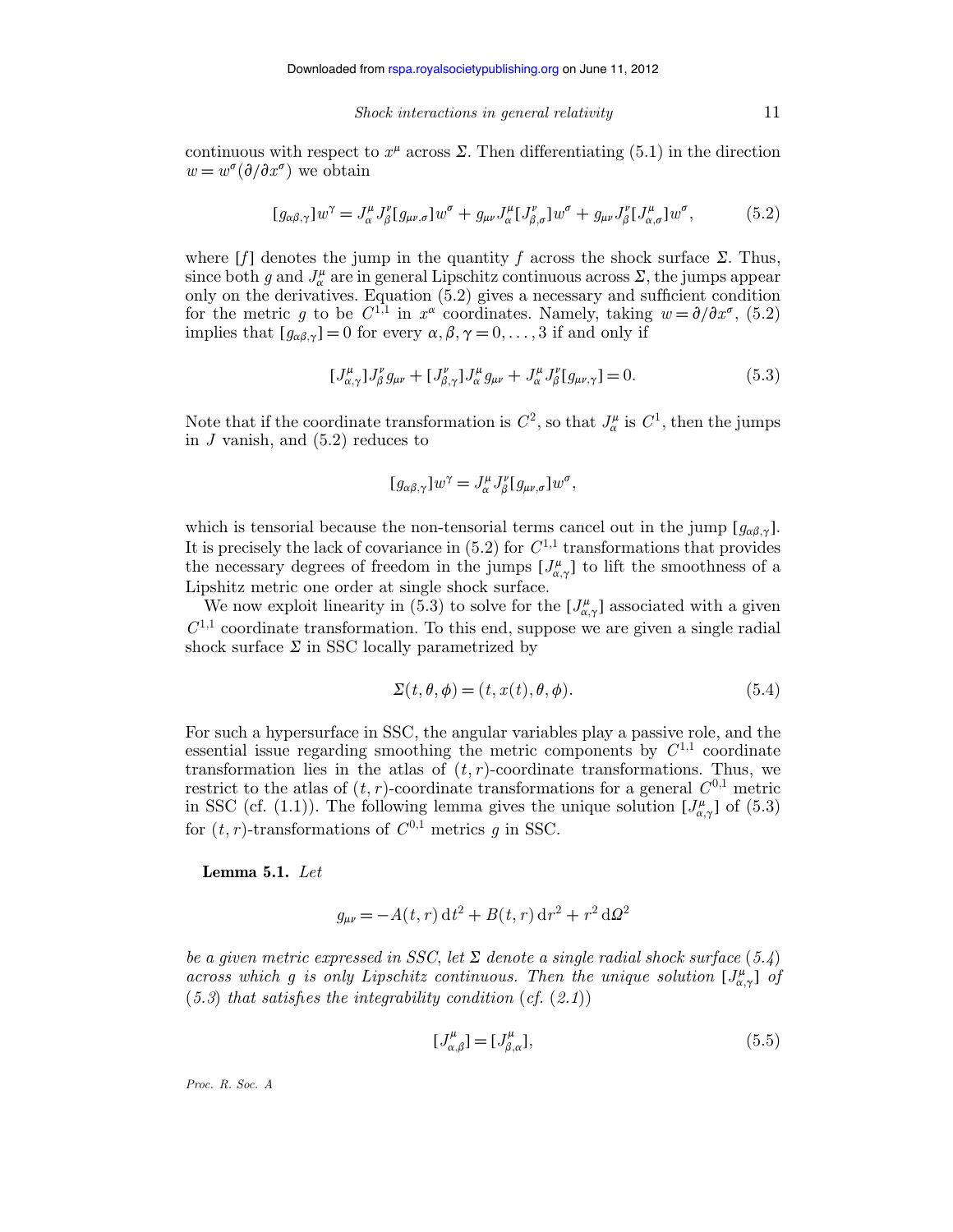*is given by*

$$
[J_{0,t}^{t}] = -\frac{1}{2} \left( \frac{[A_t]}{A} J_0^t + \frac{[A_r]}{A} J_0^r \right); \quad [J_{0,r}^{t}] = -\frac{1}{2} \left( \frac{[A_r]}{A} J_0^t + \frac{[B_t]}{A} J_0^r \right)
$$
  
\n
$$
[J_{1,t}^{t}] = -\frac{1}{2} \left( \frac{[A_t]}{A} J_1^t + \frac{[A_r]}{A} J_1^r \right); \quad [J_{1,r}^{t}] = -\frac{1}{2} \left( \frac{[A_r]}{A} J_1^t + \frac{[B_t]}{A} J_1^r \right)
$$
  
\n
$$
[J_{0,t}^{r}] = -\frac{1}{2} \left( \frac{[A_r]}{B} J_0^t + \frac{[B_t]}{B} J_0^r \right); \quad [J_{0,r}^{r}] = -\frac{1}{2} \left( \frac{[B_t]}{B} J_0^t + \frac{[B_r]}{B} J_0^r \right)
$$
  
\nand 
$$
[J_{1,t}^{r}] = -\frac{1}{2} \left( \frac{[A_r]}{B} J_1^t + \frac{[B_t]}{B} J_1^r \right); \quad [J_{1,r}^{r}] = -\frac{1}{2} \left( \frac{[B_t]}{B} J_1^t + \frac{[B_r]}{B} J_1^r \right).
$$
\n(5.6)

(*We use the notation*  $\mu, \nu \in \{t, r\}$  *and*  $\alpha, \beta \in \{0, 1\}$ , *so that t, r are used to denote indices whenever they appear on the Jacobian J.*)

*Proof.* Equation (5.3) as an inhomogeneous  $6 \times 6$  linear system in eight unknowns  $[J^{\mu}_{\alpha,\gamma}]$ . Imposing the integrability condition in the form of (5.5) gives two additional equations that complete (5.3) to an  $8 \times 8$  system that is uniquely solvable for  $[J^{\mu}_{\alpha,\gamma}]$ . The result is a purely algebraic system, whose unique solution (5.6) is obtained by a lengthy calculation aided by MAPLE (cf. Reintjes 2011 for details.)

Condition (5.3) is a necessary and sufficient condition for  $[g_{\alpha\beta,\gamma}] = 0$  at a point on a smooth single shock surface. Because lemma 5.1 tells us that we can uniquely solve (5.3) for the Jacobian derivatives, it follows that a necessary and sufficient condition for  $[g_{\alpha\beta,\gamma}] = 0$  is also that the jumps in the Jacobian derivatives be exactly the functions of the jumps in the original SSC metric components recorded in (5.6). In the light of this, lemma 5.1 immediately implies the following corollary:

**Corollary 5.2.** Let p be a point on a single smooth shock curve  $\gamma$ , and let  $g_{\mu\nu}$ *be a metric tensor in SSC*, which is  $C^{0,1}$  *across*  $\gamma$  *in the sense of definition 4.1.* Suppose  $J_{\alpha}^{\mu}$  is the Jacobian of an actual coordinate transformation defined on a *neighbourhood* N of p. Then the metric in the new coordinates  $g_{\alpha\beta}$  is in  $C^{1,1}(\mathcal{N})$ *if and only if*  $J^{\mu}_{\alpha}$  *satisfies* (5.6).

We have shown in corollary 5.2 that  $(5.6)$  is a necessary and sufficient condition on a Jacobian derivative  $J_{\alpha}^{\mu}$  for lifting the SSC metric regularity to  $C^{1,1}$  in a neighbourhood of a shock curve.

# **6. Metric smoothing on single shock surfaces and a constructive proof of Israel's theorem**

In this section, we give an alternative constructive proof of Israel's theorem for spherically symmetric space–times. For this, we address the issue of how to obtain Jacobians of actual coordinate transformations defined on a whole neighbourhood of a shock surface that satisfy (5.6). That is, we need a set of functions  $J^{\mu}_{\alpha}$ that satisfies  $(5.6)$ , and also satisfies the integrability condition  $(2.1)$  in a whole neighbourhood.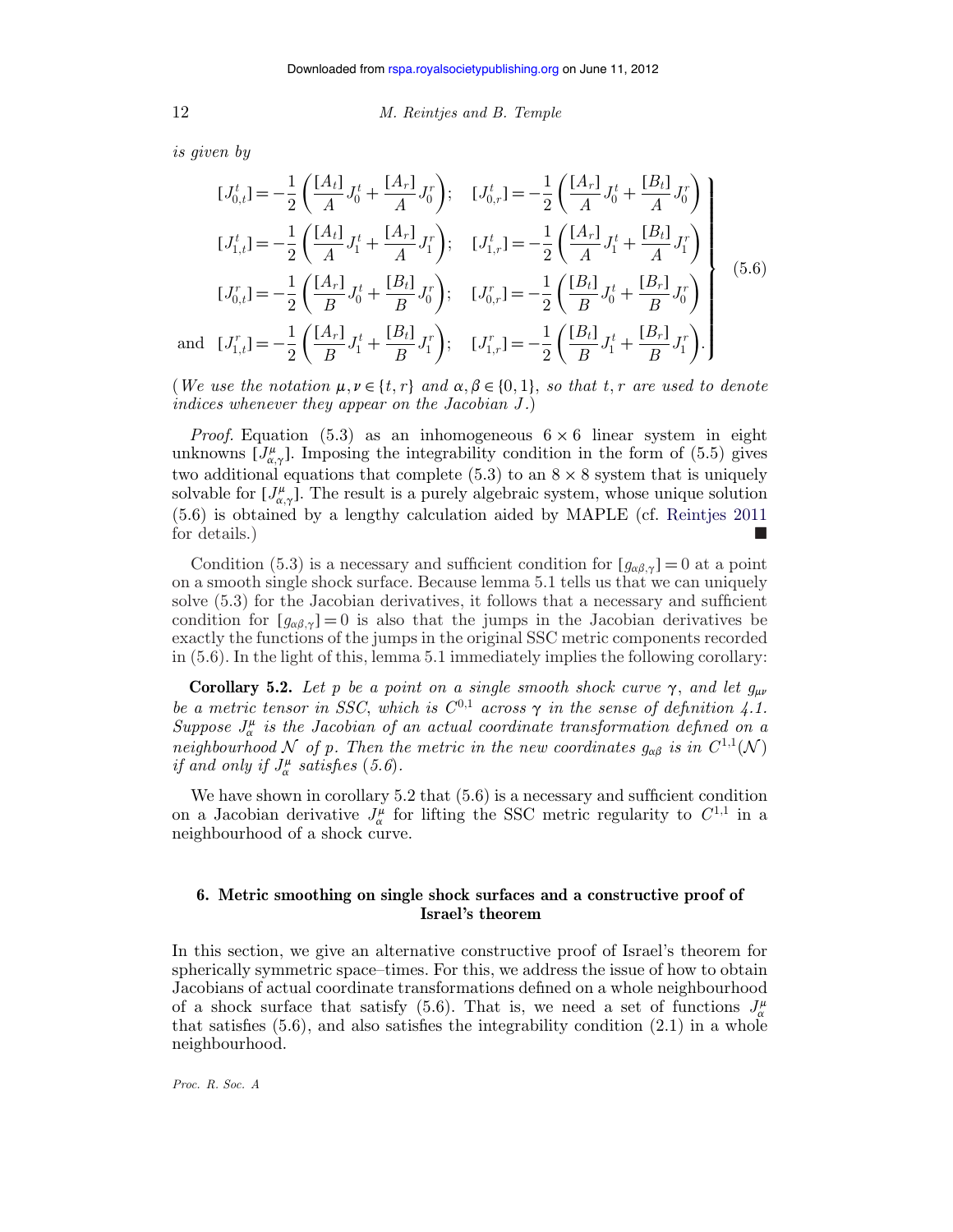**Theorem 6.1 (Israel's theorem).** Suppose  $g_{\mu\nu}$  is an SSC metric that is  $C^{0,1}$ *across a radial shock surface*  $\gamma$  *in the sense of definition 4.1, such that it solves the Einstein equations* (2.6)–(2.9) *strongly away from*  $\gamma$ , *and assume*  $T^{\mu\nu}$  *is everywhere bounded and in*  $C^0$  *away from*  $\gamma$ *. Then around each point p on*  $\gamma$ *, there exists a*  $C^{1,1}$  *coordinate transformation of the*  $(t, r)$ *-plane, defined in a neighbourhood* N *of p, such that the transformed metric components*  $g_{\alpha\beta}$  *are*  $C^{1,1}$  *functions of the new coordinates, if and only if the RH jump conditions*  $(3.4)$ ,  $(3.5)$  *hold on*  $\gamma$  *in a neighbourhood of p.*

The main step is to construct Jacobians acting on the  $(t, r)$ -plane that satisfy the smoothing condition  $(5.6)$  on the shock curve, the condition that guarantees  $[g_{\alpha\beta,\gamma}] = 0$ . The following lemma gives an explicit formula for functions  $J_{\alpha}^{\mu}$ satisfying (5.6). The main point is that, in the case of single shock curves, both the RH jump conditions and the Einstein equations are necessary and sufficient for such functions  $J_{\alpha}^{\mu}$  to exist.

**Lemma 6.2.** Let p be a point on a single shock curve  $\gamma$  across which the SSC *metric*  $g_{\mu\nu}$  *is Lipschitz continuous in the sense of definition 4.1 in a neighbourhood*  $\mathcal N$  *of p. Then there exists a set of functions*  $J^{\mu}_{\alpha} \in C^{0,1}(\mathcal N)$  *satisfying the smoothing condition* (5.6) *on*  $\gamma \cap \mathcal{N}$  *if and only if* (*4.8*) *holds on*  $\gamma \cap \mathcal{N}$ *. Furthermore, all*  $J^{\mu}_{\alpha}$ *that are in*  $C^{0,1}(\mathcal{N})$  *and satisfy* (5.6) *on*  $\gamma \cap \mathcal{N}$  *are given by* 

$$
J_0^t(t, r) = \frac{[A_r]\phi(t) + [B_t]\omega(t)}{4A \circ \gamma(t)}|x(t) - r| + \Phi(t, r)
$$
  
\n
$$
J_1^t(t, r) = \frac{[A_r]\psi(t) + [B_t]\zeta(t)}{4A \circ \gamma(t)}|x(t) - r| + N(t, r)
$$
  
\n
$$
J_0^r(t, r) = \frac{[B_t]\phi(t) + [B_r]\omega(t)}{4B \circ \gamma(t)}|x(t) - r| + \Omega(t, r)
$$
  
\nand  
\n
$$
J_1^r(t, r) = \frac{[B_t]\psi(t) + [B_r]\zeta(t)}{4B \circ \gamma(t)}|x(t) - r| + Z(t, r),
$$
\n(6.1)

*for arbitrary functions*  $\Phi$ ,  $\Omega$ ,  $\overline{Z}$ ,  $N \in C^{0,1}(\mathcal{N})$ , *where* 

$$
\phi = \Phi \circ \gamma, \quad \omega = \Omega \circ \gamma, \quad \nu = N \circ \gamma, \quad \zeta = Z \circ \gamma. \tag{6.2}
$$

*Moreover, each arbitrary function*  $U = \Phi$ ,  $\Omega$ ,  $Z$  or N satisfies

$$
[U_r] = 0 = [U_t]. \tag{6.3}
$$

*Proof.* Suppose there exists a set of functions  $J^{\mu}_{\alpha} \in C^{0,1}(\mathcal{N})$  satisfying (5.6), then their continuity implies that tangential derivatives along  $\gamma$  match across  $\gamma$ , that is

$$
[J_{\alpha,t}^{\mu}] = -\dot{x}[J_{\alpha,r}^{\mu}]
$$
\n(6.4)

for all  $\mu \in \{t, r\}$  and  $\alpha \in \{0, 1\}$ . Imposing (6.4) in (5.6) and using (4.3)–(4.4) yields  $(4.8)$ .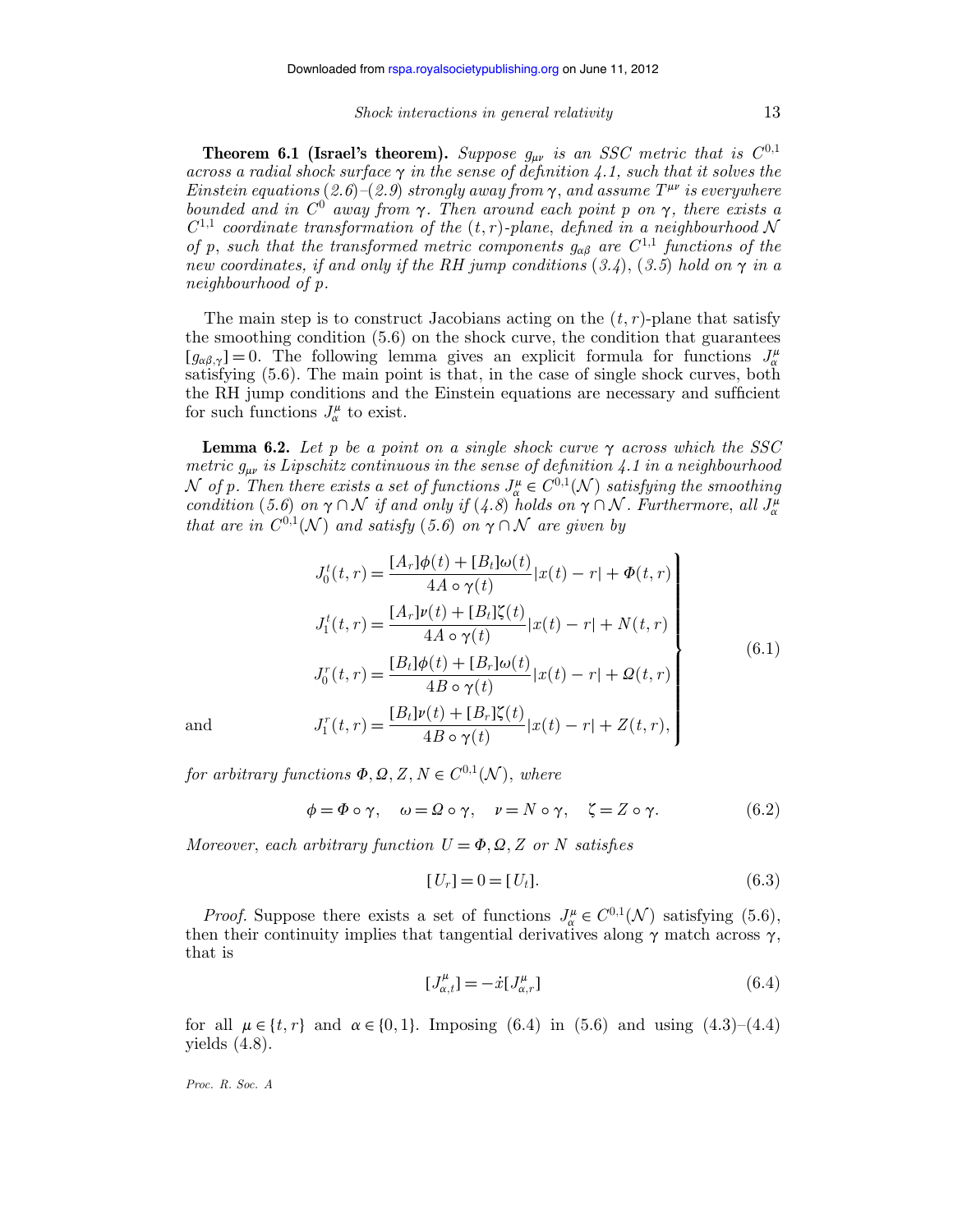To prove the opposite direction, it suffices to show that all *t* and *r* derivatives of  $J_{\alpha}^{\mu}$ , defined in (6.1) satisfy (5.6) for all  $\mu \in \{t, r\}$  and  $\alpha \in \{0, 1\}$ . This follows directly from  $(4.3)$ ,  $(4.4)$  and  $(4.8)$ , upon noting that  $(6.2)$  implies the identities

$$
\phi = J_0^t \circ \gamma, \quad \nu = J_1^t \circ \gamma, \quad \omega = J_0^r \circ \gamma, \quad \zeta = J_1^r \circ \gamma. \tag{6.5}
$$

This proves the existence of functions  $J_{\alpha}^{\mu}$  satisfying (5.6). Applying (the one shock version of) corollary 4.3 (which allows  $\Phi$  to have the lower regularity  $\Phi \in C^{1,1}$  but imposes the jumps (7.4) along  $\gamma$ ) confirms that all such functions can be written in the canonical form  $(6.1)$ .

To complete the proof of Israel's theorem, we must prove the existence of coordinate transformations  $x^{\mu} \to x^{\alpha}$  that lift the  $C^{0,1}$  regularity of  $g_{\mu\nu}$  to  $C^{1,1}$ . It remains, then, to show that the functions  $J^{\mu}_{\alpha}$  defined earlier in ansatz (6.1) can be integrated to coordinate functions, i.e. that they satisfy the integrability condition (2.1) in a whole neighbourhood. This is accomplished in the following two lemmas.

**Lemma 6.3.** *The functions*  $J^{\mu}_{\alpha}$  *defined in* (6.1) *satisfy the integrability condition*  $(2.1)$  *if an only if the free functions*  $\Phi$ ,  $\Omega$ , *N and Z satisfy the following system of two PDEs*:

$$
(\dot{\alpha}|X| + \Phi_t)(\beta|X| + N) + \Phi_r(\epsilon|X| + Z) - (\alpha|X| + \Phi)(\beta|X| + N_t)
$$
  
- N<sub>r</sub>(\delta|X| + \Omega) + fH(X) = 0 (6.6)

*and*

$$
(\dot{\delta}|X| + \Omega_t)(\beta|X| + N) + \Omega_r(\epsilon|X| + Z) - (\dot{\epsilon}|X| + Z_t)(\alpha|X| + \Phi) - Z_r(\delta|X| + \Omega) + hH(X) = 0,
$$
\n(6.7)

*where*  $X(t, r) = x(t) - r$ ,  $H(\cdot)$  *denotes the Heaviside step function*,

$$
\alpha = \frac{[A_r]\phi(t) + [B_t]\omega(t)}{4A \circ \gamma(t)}; \quad \beta = \frac{[A_r]\nu(t) + [B_t]\zeta(t)}{4A \circ \gamma(t)}; \n\delta = \frac{[B_t]\phi(t) + [B_r]\omega(t)}{4B \circ \gamma(t)}; \quad \epsilon = \frac{[B_t]\nu(t) + [B_r]\zeta(t)}{4B \circ \gamma(t)}; \tag{6.8}
$$

*and*

$$
f = (\beta \delta - \alpha \epsilon)|X| + \alpha \dot{x}N - \beta \dot{x}\Phi + \beta \Omega - \alpha Z, h = (\beta \delta - \alpha \epsilon) \dot{x}|X| + \delta \dot{x}N - \epsilon \dot{x}\Phi + \epsilon \Omega - \delta Z,
$$
 (6.9)

*where,*  $\alpha, \beta, \delta$  *and*  $\epsilon$  *are*  $C^1$  *functions of t and f and h are in*  $C^{0,1}$ *.* 

The proof of lemma 6.3 follows by substituting ansatz (6.1) into the integrability condition (2.1) and identifying the terms in the resulting first-order differential equations for  $J^{\mu}_{\alpha}$ . (For details, see Reintjes 2011.)

The proof of Israel's theorem is complete, once we prove the existence of solutions  $\Phi$ , Q, N and Z of (6.6), (6.7) that are  $C^{0,1}$ , such that they satisfy (6.3). For this, it suffices to choose  $N$  and  $Z$  arbitrarily, so that  $(6.6)$ ,  $(6.7)$  reduces to a system of two linear first-order PDE's for the unknown functions  $\Phi$  and  $\Omega$ . The condition (6.3) essentially imposes that  $\Phi$ ,  $\Omega$ , *N* and *Z* be *C*<sup>1</sup> across the shock  $\gamma$ . Since (6.6), (6.7) are linear equations for  $\Phi$  and  $\Omega$ , they can be solved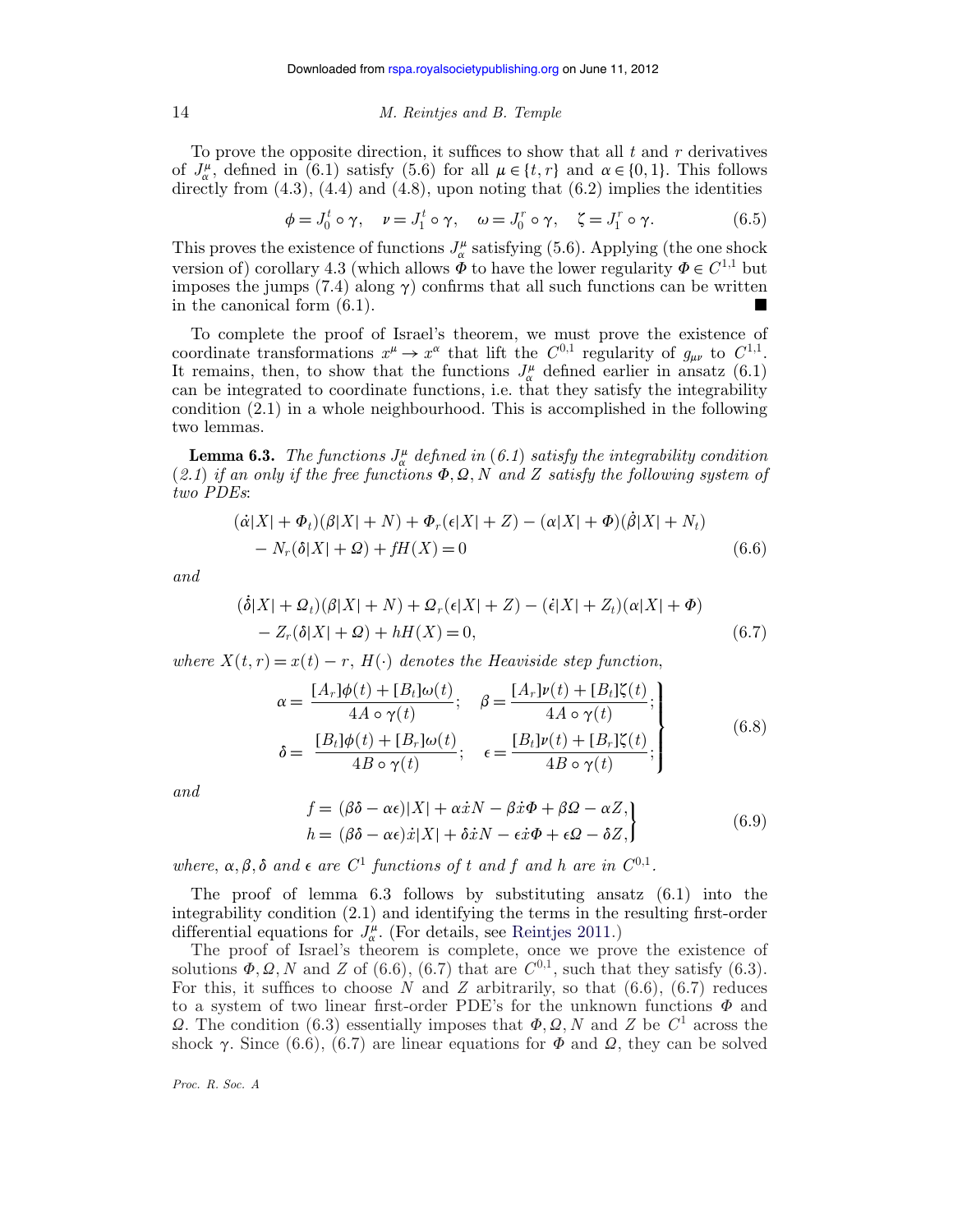along characteristics, and so the only obstacle to solutions  $\Phi$  and  $\Omega$  with the requisite smoothness to satisfy the condition (6.3) is the presence of the Heaviside function  $H(X)$  on the right-hand side of  $(6.6)$ ,  $(6.7)$ . Lemma 3.3 thus isolates the discontinuous behaviour of equations (6.6), (6.7) in the functions *f* and *h*, the coefficients of *H*. Israel's theorem is now a consequence of the following lemma which states that these coefficients of  $H(X)$  vanish precisely when the RH jump conditions hold on  $\gamma$ . (See Reintjes 2011 for details.)

**Lemma 6.4.** *Assume the SSC metric*  $g_{\mu\nu}$  *is*  $C^{0,1}$  *across*  $\gamma$  *and solves the first three Einstein equations strongly away from* g*. Then the coefficients f and g of*  $H(X)$  *in* (6.6)*,* (6.7) *vanish on*  $\gamma$  *if and only if the RH jump conditions* (2.5) *hold on*  $\gamma$ *.* 

We can now complete the proof of Israel's theorem. Assuming that the Einstein equations hold strongly away from the shock curve (in fact, it suffices to assume that only the first three equations hold), we have that there exist functions  $J_{\alpha}^{\mu}$ satisfying the smoothing condition (5.6) if and only if the RH jump conditions hold (cf. lemma 6.2). Furthermore, by lemmas 6.3 and 6.4, a solution to the integrability condition with the required regularity holds if and only if the RH jump conditions hold (in the sense of (4.8)). Thus, under the assumption that the Einstein equations hold strongly away from  $\gamma$ , we can integrate the Jacobians  $J^{\mu}_{\alpha}$ to coordinate functions that smooth the metric *q* to  $C^{1,1}$  if and only if the RH jump conditions hold. This completes the proof of theorem 6.

# **7. Shock wave interactions as regularity singularities in GR: transformations**  $\text{in the } (t, r)$ -plane

The main step in the proof of theorem 1.1 is to prove that there do not exist  $C^{1,1}$ coordinate transformations of the  $(t, r)$ -plane in a neighbourhood of a point  $p$  of regular shock wave interaction in SSC that lifts the regularity of the metric *g* from  $C^{0,1}$  to  $C^{1,1}$  in a neighbourhood of *p*. We formulate the main step precisely for lower shock wave interactions in  $\mathbb{R}^2$  in the following theorem, which is the topic of this section. A corresponding result applies to upper shock wave interactions in  $R_+^2$ , as well as two wave interactions in a whole neighbourhood of  $p$ .

**Theorem 7.1.** *Suppose that p is a point of regular shock wave interaction in SSC*, *in the sense of definition 3.1, for the SSC metric*  $g_{\mu\nu}$ *. Then there does not*  $\frac{e}{\pi}$  *exist a*  $C^{1,1}$  *coordinate transformation*  $x^{\alpha} \circ (x^{\mu})^{-1}$  *of the*  $(t, r)$ *-plane, defined on*  $\mathcal{N} \cap \mathbb{R}^2$  for a neighbourhood  $\mathcal N$  of p in  $\mathbb{R}^2$ , such that the metric components  $g_{\alpha\beta}$ *are C*<sup>1</sup> *functions of the coordinates*  $x^{\alpha}$  *in*  $\mathcal{N} \cap \mathbb{R}^2$  *and such that the metric has a non-vanishing determinant at p* (*that is, such that*  $\lim_{q\to p} \text{Det}(g_{\alpha\beta}(q)) \neq 0$ *).* 

In the remainder of this section, we outline the proof of theorem 7.1, which mirrors the constructive proof of Israel's theorem 6.1 in that it uses the extension  $(7.1)$  of ansatz  $(6.1)$  to construct all  $C^{1,1}$  coordinate transformations that can smooth the gravitational metric to  $C^{1,1}$  in a neighbourhood of a point *p* of regular shock wave interaction. The negative conclusion is then reached by proving that any such coordinate transformation must have a vanishing Jacobian determinant at *p*. But now, to prove non-existence, we must show the ansatz (7.1) is general enough to include all  $C^{0,1}$  Jacobians that could possibly lift the regularity of the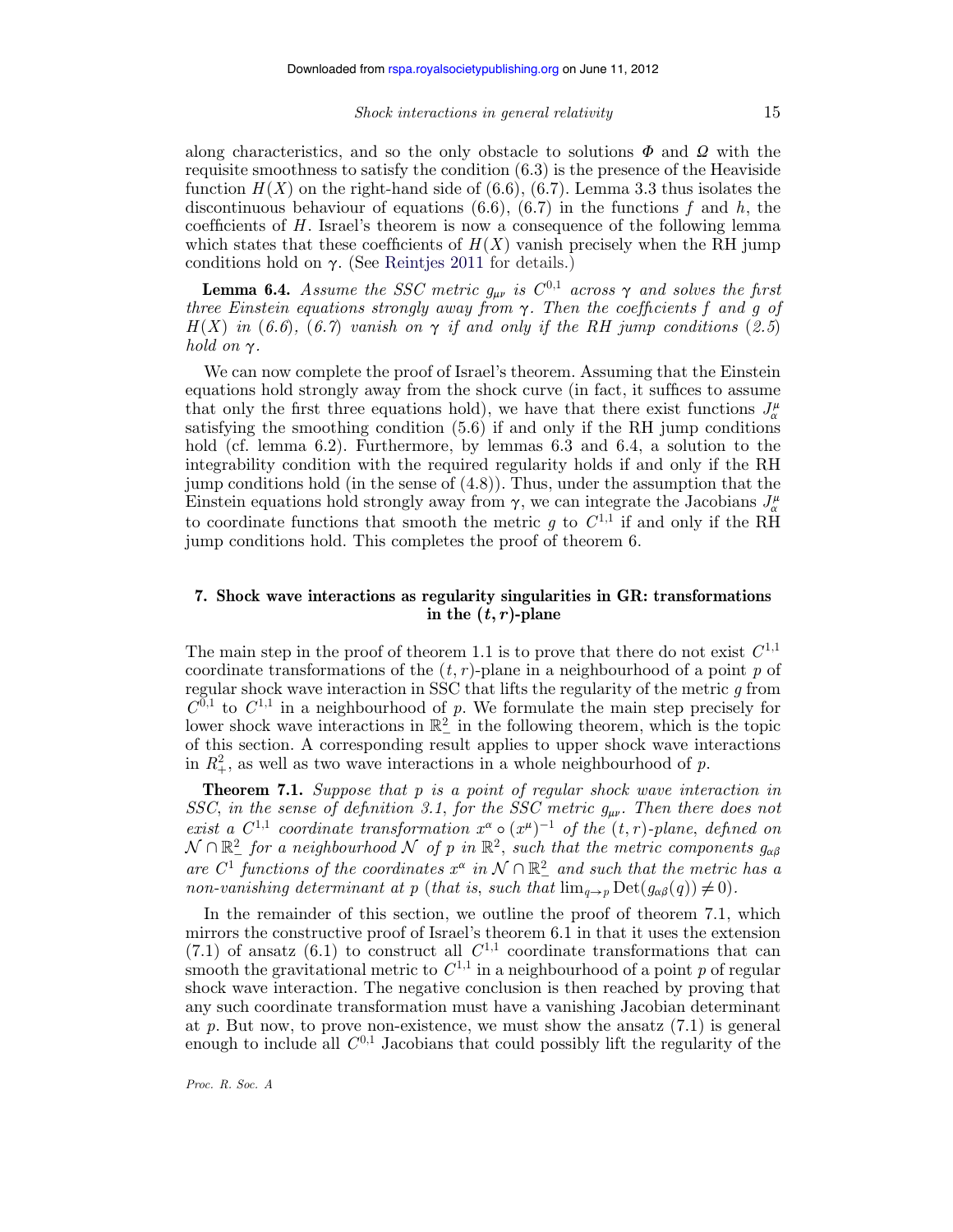metric. For this, we use condition (5.6) to construct a canonical form for the Jacobians in a neighbourhood of  $p$ , that generalizes  $(6.1)$  to the case of two shock curves, with the weaker assumption of  $C^{0,1}$  regularity on the functions  $\Phi, \mathcal{Q}, Z, N$ . We conclude the proof by showing that this canonical form is inconsistent with the assumption that  $Det(g_{\alpha\beta}) \neq 0$  at p, by using the continuity of the Jacobians up to *p*.

To implement these ideas, the main step is to show that the canonical form (4.12) of corollary 4.3 can be applied to the Jacobians  $J_{\alpha}^{\mu}$  in the presence of a shock wave interaction. The result is recorded in the following lemma.

**Lemma 7.2.** *Let p be a point of regular shock wave interaction in SSC in the sense of definition 3.1, corresponding to the SSC metric*  $g_{\mu\nu}$  *defined on*  $\mathcal{N} \cap \mathbb{R}^2$ . *Then there exists a set of functions*  $J^{\mu}_{\alpha} \in C^{0,1}(\mathcal{N} \cap \mathbb{R}^2)$  *satisfying the smoothing condition* (5.6) *on*  $\gamma_i \cap \mathcal{N}$ ,  $i = 1, 2$ , *if and only if* (4.8) *holds on each shock curve*  $\gamma_i \cap \mathcal{N}$ . In this case, all  $J^{\mu}_{\alpha}$  in  $C^{0,1}(\mathcal{N} \cap \mathbb{R}^2)$  assume the canonical form

$$
J_0^t(t, r) = \sum_i \alpha_i(t) |x_i(t) - r| + \Phi(t, r),
$$
  
\n
$$
J_1^t(t, r) = \sum_i \beta_i(t) |x_i(t) - r| + N(t, r),
$$
  
\n
$$
J_0^r(t, r) = \sum_i \delta_i(t) |x_i(t) - r| + \Omega(t, r)
$$
  
\n
$$
J_1^r(t, r) = \sum_i \epsilon_i(t) |x_i(t) - r| + Z(t, r),
$$
\n(7.1)

and *J <sup>r</sup>*

*where*

$$
\alpha_i(t) = \frac{[A_r]_i \phi_i(t) + [B_t]_i \omega_i(t)}{4A \circ \gamma_i(t)},
$$
\n
$$
\beta_i(t) = \frac{[A_r]_i \nu_i(t) + [B_t]_i \zeta_i(t)}{4A \circ \gamma_i(t)},
$$
\n
$$
\delta_i(t) = \frac{[B_t]_i \phi_i(t) + [B_r]_i \omega_i(t)}{4B \circ \gamma_i(t)}
$$
\nand\n
$$
\epsilon_i(t) = \frac{[B_t]_i \nu_i(t) + [B_r]_i \zeta_i(t)}{4B \circ \gamma_i(t)},
$$
\n
$$
(7.2)
$$

*with*

 $\phi_i = \Phi \circ \gamma_i$ ,  $\omega_i = \Omega \circ \gamma_i$ ,  $\zeta_i = Z \circ \gamma_i$  and  $\nu_i = N \circ \gamma_i$ , (7.3)

*and where*  $\Phi, \Omega, Z, N \in C^{0,1}(\mathcal{N} \cap \mathbb{R}^2)$  *have matching derivatives on each shock curve*  $\gamma_i(t)$ ,

$$
[U_r]_i = 0 = [U_t]_i,\tag{7.4}
$$

*for*  $U = \Phi, \Omega, Z, N, t \in (-\epsilon, 0)$ *.* 

Equation (7.1) gives a canonical form for all functions  $J_{\alpha}^{\mu}$  that meet the necessary and sufficient condition (5.6) for  $[g_{\alpha\beta,\gamma}] = 0$ . The essence of this canonical form is that the jumps in derivatives across the shock waves have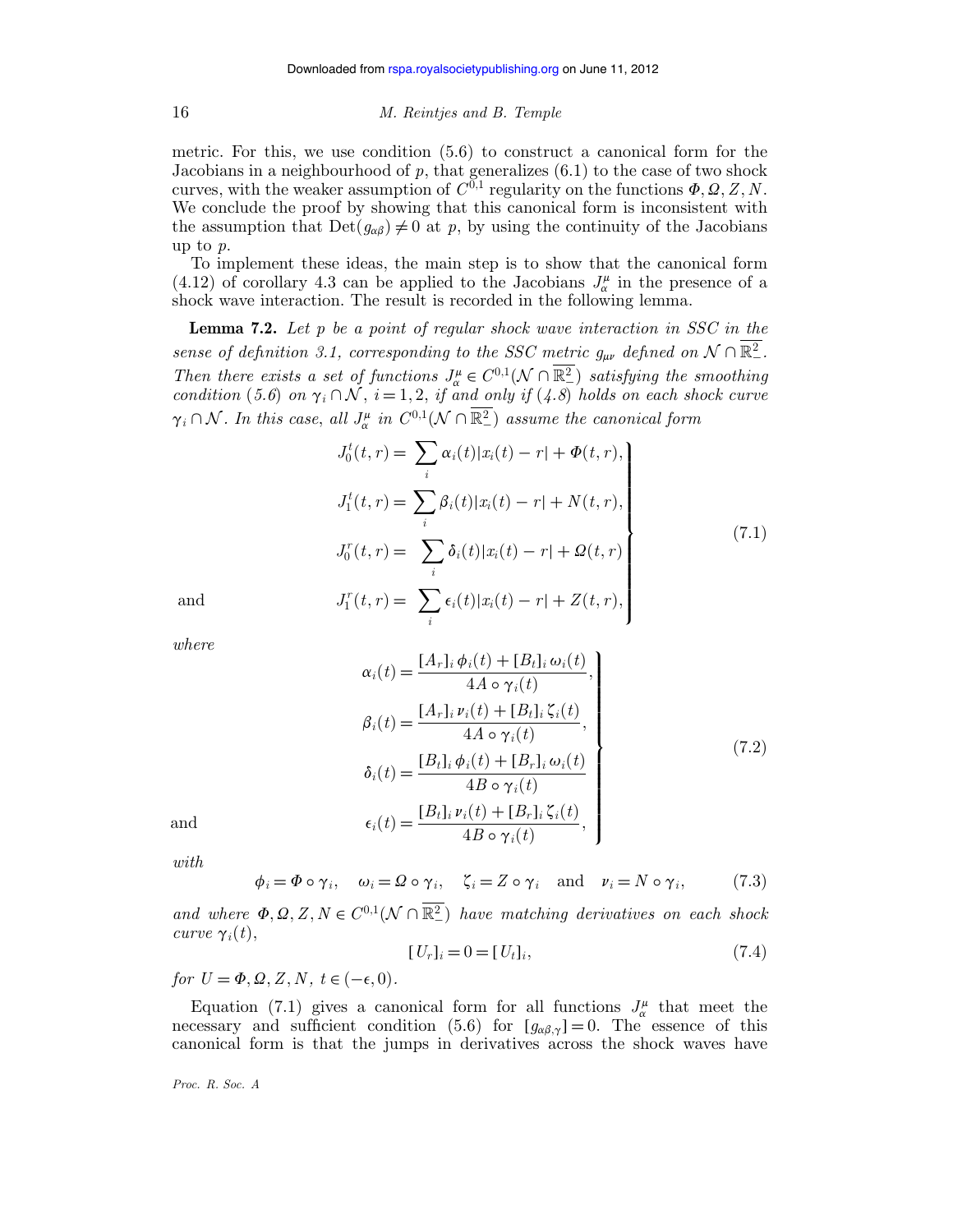been taken out of the functions  $\Phi$ , Q, Z, N in (7.4). However, for  $J_{\alpha}^{\mu}$  to be proper Jacobians that can be integrated to a coordinate system, we must use the free functions  $\Phi$ ,  $\Omega$ ,  $\overline{Z}$ ,  $\overline{N}$  to meet the integrability condition (2.1). To finish the proof of theorem 7.1, we show that, as a consequence of  $(7.4)$  (that is, the free functions are  $C^1$  regular at the shocks), the Jacobian determinant  $Det J^{\mu}_{\alpha}$  must vanish at the point of shock interaction, which then implies  $Det(g_{\alpha\beta}) = 0$ .

Thus, using the canonical form (7.1) restricted to the shock curve and taking the determinant of the resulting  $J^{\mu}_{\alpha}$  leads directly to

$$
Det(J_{\alpha}^{\mu} \circ \gamma_i(t)) = (J_0^t J_1^r - J_1^t J_0^r)|_{\gamma_i(t)} = \phi_i(t)\zeta_i(t) - \nu_i(t)\omega_i(t). \tag{7.5}
$$

Since  $J^{\mu}_{\alpha}$  is continuous, we obtain the same limit  $t \to 0$  for  $i = 1, 2$ ,

$$
\lim_{t \to 0^+} \text{Det}(J^{\mu}_{\alpha} \circ \gamma_i(t)) = \phi_i(0)\zeta_i(0) - \nu_i(0)\omega_i(0) = \phi_0\zeta_0 - \nu_0\omega_0. \tag{7.6}
$$

Therefore, the final step in the proof of theorem 7.1 is the following lemma.

**Lemma 7.3.** Let  $p \in \mathcal{N}$  be a point of regular shock wave interaction in SSC in *the sense of definition 3.1. Then if the integrability condition*

$$
J_{\alpha,\beta}^{\mu} = J_{\beta,\alpha}^{\mu} \tag{7.7}
$$

*holds* in  $\mathcal{N} \cap \mathbb{R}^2$  for the functions  $J^{\mu}_{\alpha}$  defined in (7.1) (so that  $\Phi, \Omega, N$  and Z *satisfy* (*7.4*)), *then*

$$
\frac{1}{4B} \left( \frac{\dot{x}_1 \dot{x}_2}{A} + \frac{1}{B} \right) [B_r]_1 [B_r]_2 (\dot{x}_1 - \dot{x}_2) (\phi_0 \zeta_0 - \nu_0 \omega_0) = 0. \tag{7.8}
$$

*Proof.* Substituting the  $J^{\mu}_{\alpha}$  in (7.1) into (7.7) gives equations (6.6), (6.7) except that we now sum over two shock curves instead of one. The difference is the appearance of additional mixed terms in the coefficients *f* and *h* of the discontinuous terms multiplying the Heaviside function  $H(X)$ . The proof is accomplished by showing that, unlike  $f$  and  $g$  in  $(6.6)$ ,  $(6.7)$ , these mixed terms do not vanish by the jump conditions for the Einstein equations alone. Finally, a lengthy calculation to evaluate the limit  $t \to 0$  demonstrates that imposing the condition that these additional mixed terms should vanish, which is necessary for (7.4) to hold, implies the final equation (7.8). (See Reintjes 2011 for details.)

To finish the proof of theorem 7.1, observe that the first three terms in (7.8) are non-zero by our assumption that shock curves are non-null, and have distinct speeds at  $t = 0$ . Thus, (7.8) implies

$$
Det J_{\alpha}^{\mu}(p) = (\phi_0 \zeta_0 - \nu_0 \omega_0) = 0,
$$
\n(7.9)

as claimed.  $\blacksquare$ 

In summary, we remark that the derivatives of  $J^{\mu}_{\alpha}$  are uniquely solvable in condition (5.6), and in principle there are enough free functions in  $\Phi$ ,  $\Omega$ ,  $\bar{Z}$ ,  $\bar{N}$  in the canonical form of lemma 7.1, to arrange for the discontinuous term in the integrability condition to vanish, as in lemma 6.1 of Israel's theorem. But taking the limit to the point  $p$  of shock wave interaction, the condition  $(7.4)$ , expressing that  $[g_{\alpha\beta,\gamma}]$  vanishes at shocks, has the effect of freezing out all the freedom in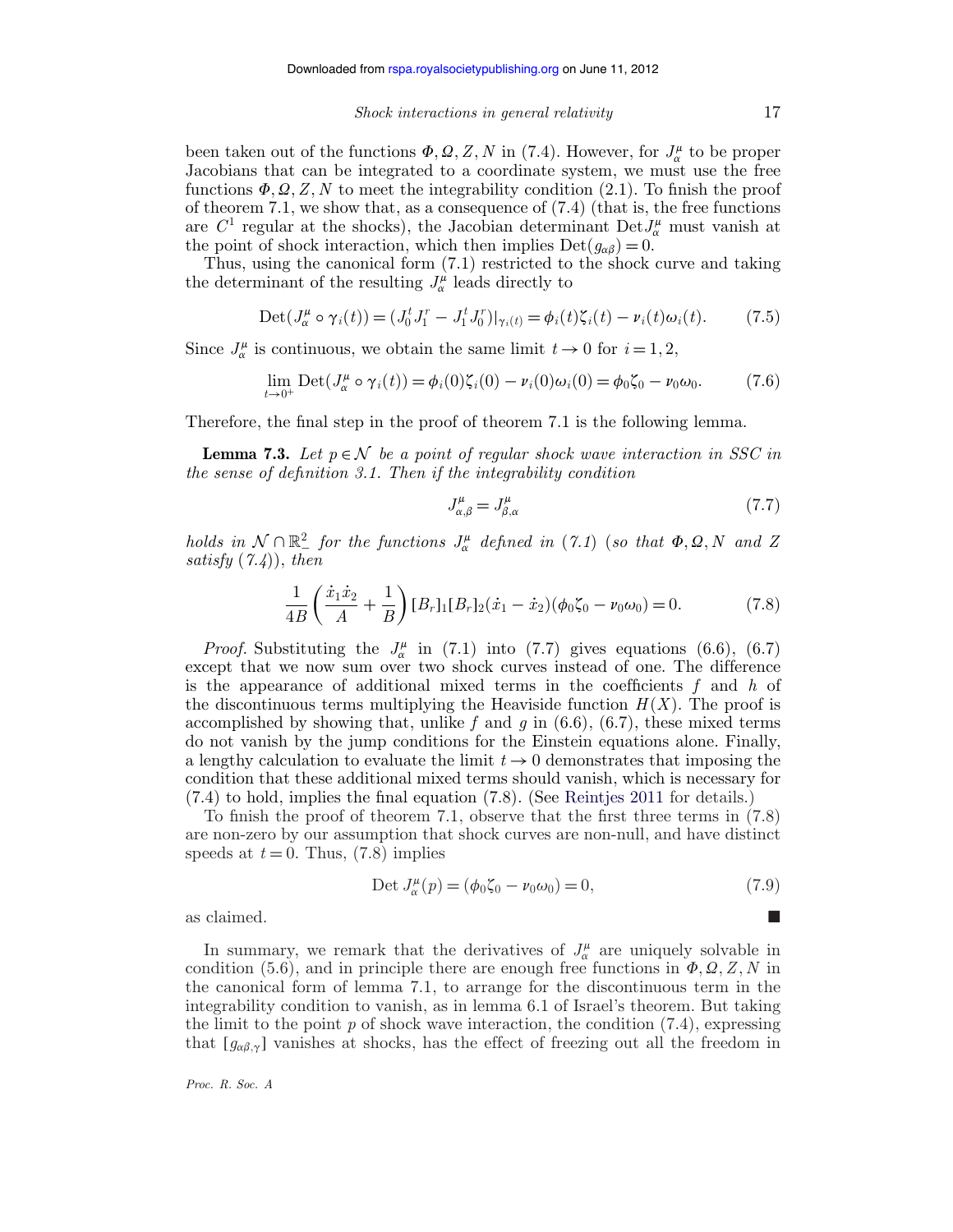$\Phi, \mathcal{Q}, Z, N$ , thereby forcing condition (7.9), implying that the determinant of the Jacobian must vanish at *p*. The answer was not apparent until the very last step, and thus we find the result quite remarkable and surprising.

# **8. The loss of locally inertial frames**

**Definition 8.1.** We call  $x^j$  locally inertial at  $p$  if the metric  $g_{ij}$  in coordinates  $x^j$  satisfies

 $- g_{ij}(p) = \eta_{ij}, \eta_{ij} = \text{diag}(-1, 1, 1, 1),$ 

 $- g_{ij,l}(p) = 0$  for all  $i, j, l \in \{0, \ldots, 3\},$ 

 $- g_{ij,kl}$  are bounded in every compact neighbourhood of  $p$ .

This condition ensures that the physical equations in curved space–time differ from flat by only *gravitational effects*, i.e. effects that are second order in the metric derivatives. In most of the literature on GR, the gravitational metric is assumed to be at least  $C^{1,1}$  (cf. Hawking & Ellis 1973), which then directly implies condition (3) of definition 8.1.

By theorem 1.1, there exist second-order derivatives of the metric which are unbounded in every neighbourhood of *p*. Therefore, the following corollary is a straightforward consequence of theorem 1.1.

**Corollary 8.2.** *Let p be a point of regular shock wave interaction in SSC in the sense of definition 3.1. Then there does not exist a C*1,1 *coordinate transformation such that the resulting metric gij is locally Minkowskian around p.*

# **9. Conclusion**

We conclude that the essential  $C^{0,1}$  singularities in the gravitational metric at points of shock wave interaction, where the pointwise a.e. *T* is supnorm-bounded and satisfies  $Div T = 0$  weakly, are a new kind of singularity in GR created without the presence of delta function singularities in the sources. We name them *regularity singularities*, and maintain that such singularities in perfect fluids are fundamental to the mathematical theory of GR shock waves, and the partial differential equations that describe them.

Because the gravitational metric tensor is not locally inertial at points of shock wave interaction, it begs the question as to whether there are general relativistic gravitational effects at points of shock wave interaction that cannot be predicted from the compressible Euler equations in special relativity alone. At a regularity singularity, the unbounded second derivatives in *g* cancel out in the curvature tensor *G*, but the curvature is not the only measurable effect of the gravitational field; so one would expect there to exist measurable general relativistic effects at points of shock wave interaction that are physical. Indeed, even if there are dissipativity terms, like those of the Navier–Stokes equations, which regularize the gravitational metric at points of shock wave interaction, our results assert that the steep gradients in the second derivatives of the metric tensor at small viscosity cannot be removed uniformly while keeping the metric determinant uniformly